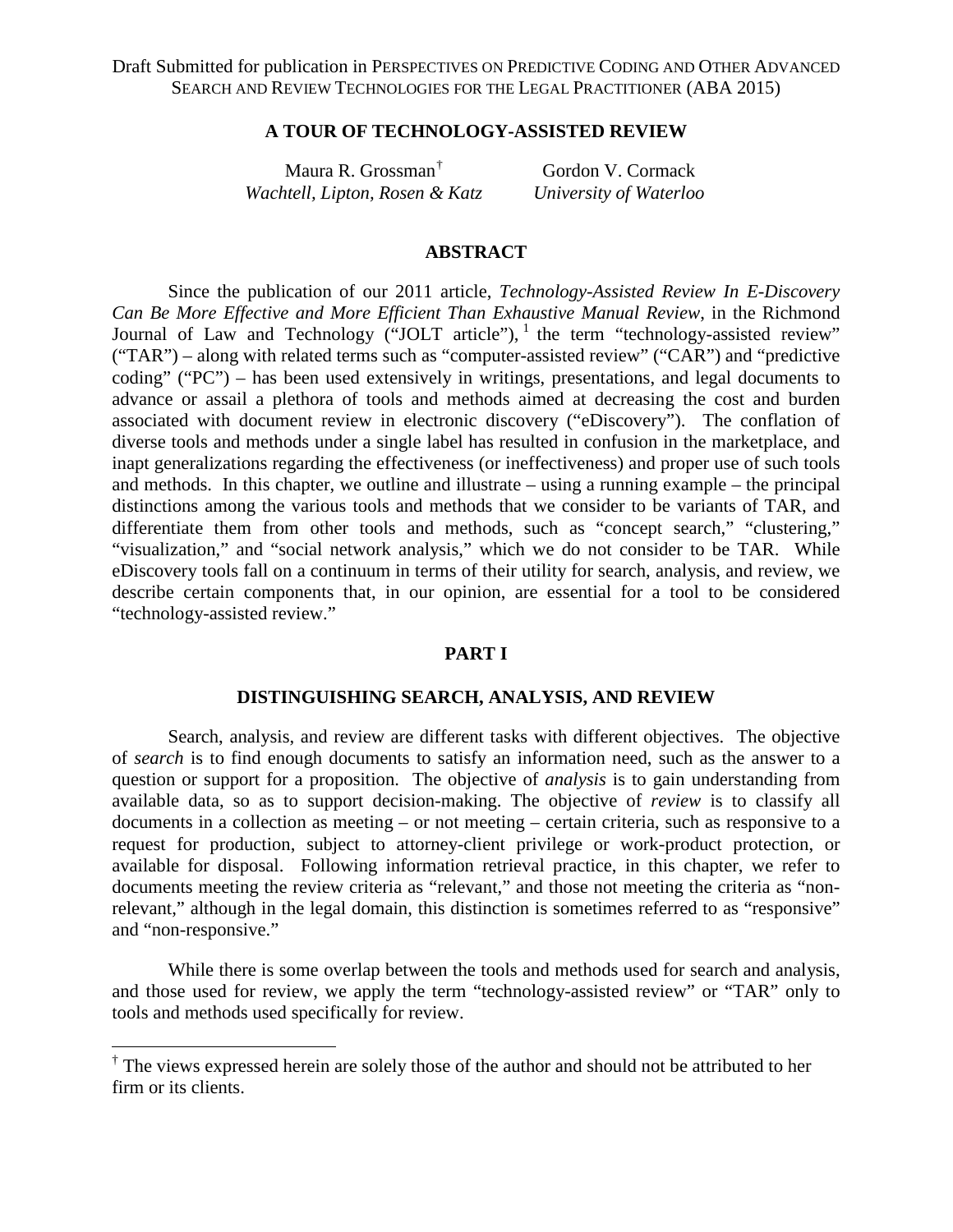Almost everyone is familiar with Web search engines like Google, Bing, and Yahoo!, and the ease with which they may be used to find a few relevant documents in response to an information need. Search engines, however, are much less amenable to the task of finding all, or nearly all, relevant documents, as required for review.

Analytic tools such as clustering, visualization, and social network analysis may yield insights leading to the discovery of relevant documents, but, like search engines, they are not in and of themselves well-suited to review.

Search, analytic, and review tools are often combined in commercial document review platforms to provide a suite of options to deal with the large collections of data that are commonly encountered in eDiscovery in legal and regulatory investigations or proceedings. The components of these offerings are not always susceptible to easy labels because, in reality, tools used for search, analysis, and review can fall on a continuum, and many eDiscovery approaches rely on *ad-hoc*, hybrid methods that move in iterative cycles between search, analysis, and review.

### **PART II**

### **DEFINING TECHNOLOGY-ASSISTED REVIEW AND DISTINGUISHING RULE-BASED FROM SUPERVISED MACHINE-LEARNING APPROACHES TO TAR**

Methods used for technology-assisted review may be broadly classified into those employing *rule bases* and those employing *supervised machine learning*. A rule base consists of a large set of rules, composed by one or more subject-matter and rules-construction experts, to separate documents meeting the criteria for relevance, from those that do not. These rules may take the form of complex Boolean queries, specifying combinations of words and their order or proximity, that indicate relevance or non-relevance, exceptions to those rules, exceptions to the exceptions, and so on, until nearly all documents in the collection are correctly classified. Supervised machine learning, on the other hand, infers, from example documents, characteristics that indicate relevance or non-relevance, and uses the presence or absence of those features to predict the relevance or non-relevance of other documents.

Our 2011 JOLT article compared the effectiveness of a rule-based TAR method ("H5") and a supervised machine-learning TAR method ("Waterloo") to that of human review, concluding that both of these TAR methods were able to equal or exceed the effectiveness of human review – as measured by recall, precision, and  $F_1$  – with a small fraction of the human review effort. Since its publication, a number of service providers have cited the JOLT article as support for the efficacy of their own tools or methods, under names such as "technology-assisted review," "computer-assisted review," "assisted review," "language-based analytics," and "predictive coding," among others. Many of these approaches, however, bear no similarity to the two methods studied in our JOLT article.

It is important to note that there is no standards-setting or regulatory body controlling the application of these terms to various tools and methods, and therefore, there is no guarantee that a tool labeled "TAR," or "predictive coding," or "language-based analytics," employs any particular method, or that the method it does employ – whether aptly named or not – is effective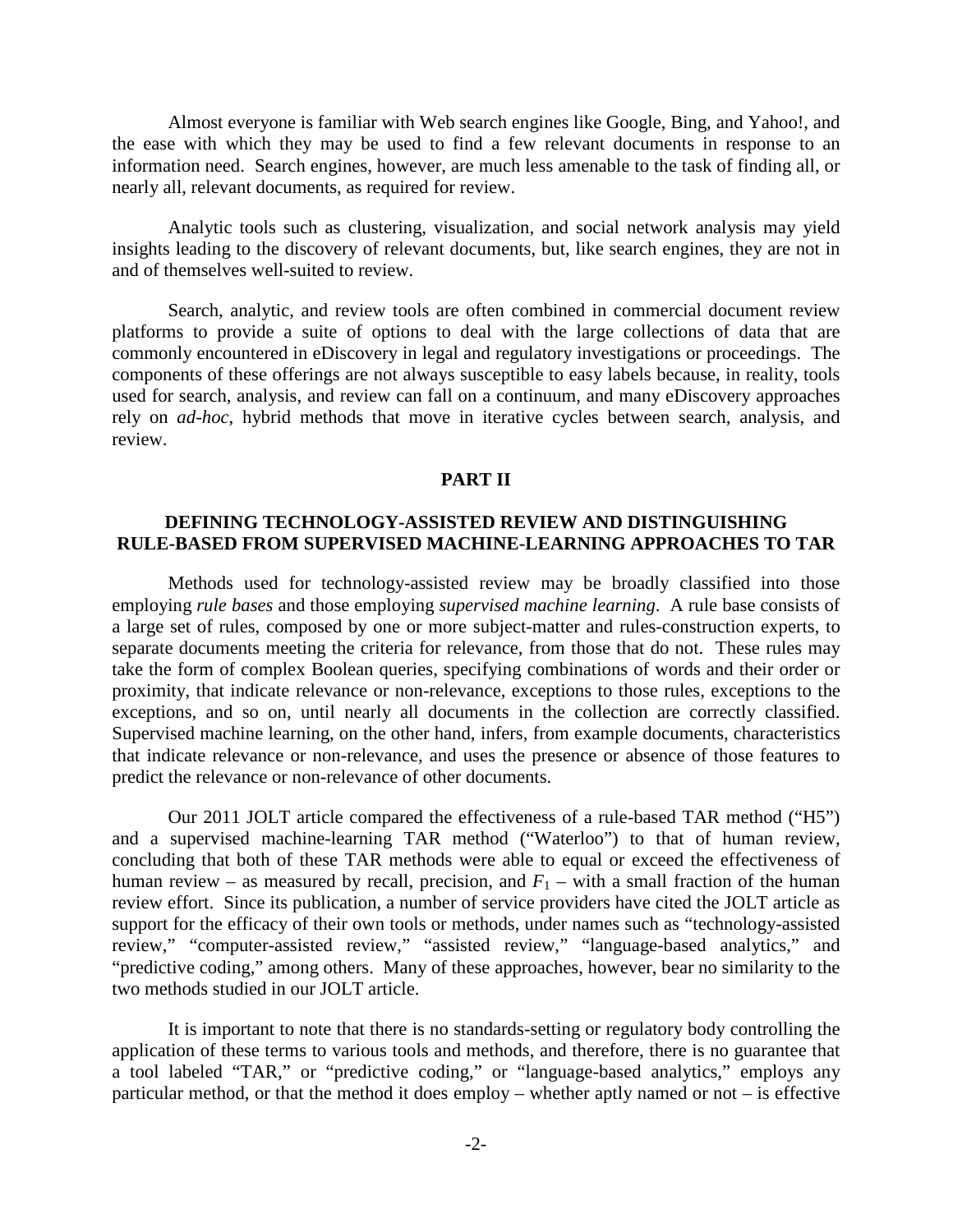for review. Nevertheless, because a common vocabulary is essential to rational discourse, to this end, in [2](#page-19-1)013, we published a glossary of terms in Federal Courts Law Review (the "Glossary"),<sup>2</sup> which we will augment in this chapter, to taxonify current methods used for technology-assisted review. The Glossary defines technology-assisted review ("TAR") as:

A process for Prioritizing or Coding a Collection of Documents using a computerized system that harnesses human judgments of one or more Subject Matter Expert(s) on a smaller set of Documents and then extrapolates those judgments to the remaining Document Collection. Some TAR methods use Machine Learning Algorithms to distinguish Relevant from Non-Relevant Documents, based on Training Examples Coded as Relevant or Non-Relevant by the Subject Matter Experts(s), while other TAR methods derive systematic Rules that emulate the expert(s)' decision-making process. TAR processes generally incorporate Statistical Models and/or Sampling techniques to guide the process and to measure overall system effectiveness.

We intended this definition to exclude search and analytic tools *per se* because they do not extrapolate relevance judgments to the collection. Certainly, one could use a search tool for review, by deeming all non-retrieved documents to be non-relevant. Similarly, one could use a clustering tool for review by deeming all members of each cluster, as a group, to be either relevant or non-relevant. However, neither approach has been shown to be effective for review; thus, to label an underlying search engine or clustering method as a "TAR tool" would, in our view, weaken the definition of TAR so as to render it meaningless. We suggest that it would be more fruitful to label methods as "TAR" only if they rank or make affirmative predictions about the relevance or non-relevance of documents in the collection based on human judgments that are applied to a subset of the collection. Rule-based and supervised machine-learning methods meet this definition because they generate rules or mathematical models that discriminate between relevant and non-relevant documents.

### **PART III**

#### **THE PATH FROM KEYWORD SEARCH TO TAR**

When one tries to delineate the precise boundary between what is and is not TAR, it becomes apparent that this distinction is not entirely clear-cut; rather, methods fall on a continuum from those geared more towards search and analysis, to those geared more towards review. Accordingly, it seemed to us that the best way to explain TAR would be to begin with keyword search and to walk through the process of adding additional technological components that start to convert a search method into technology-assisted review. We thought it might also be useful to demonstrate these different components using a common example to illustrate their relative effectiveness, or ineffectiveness, for review.

### **A. A Running Example: Fantasy Football**

To illustrate the evolution of methods from simple keyword search to TAR, we use as a running example "Topic 207" from the TREC 2009 Legal Track, which was reprised in the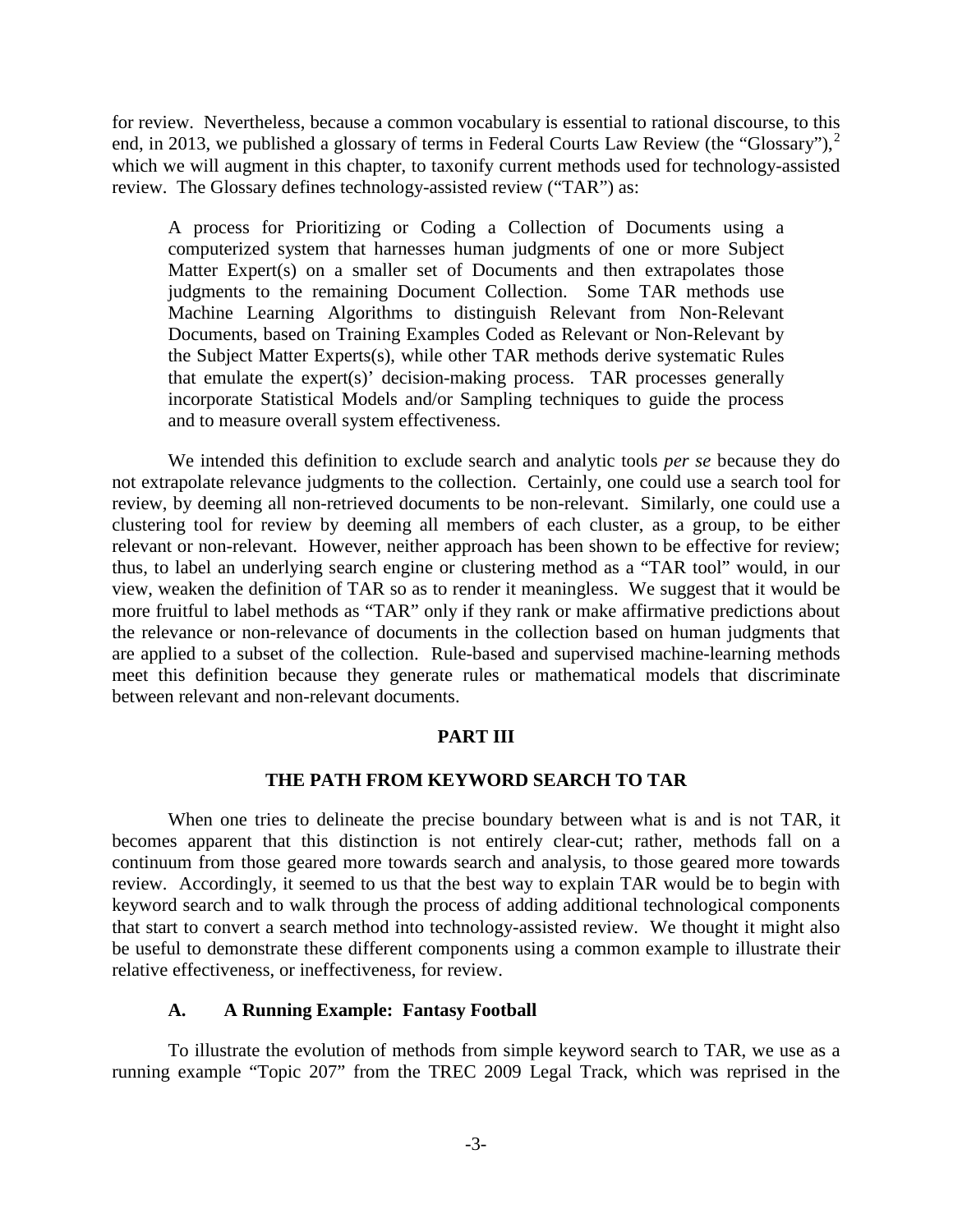TREC 2010 Legal Track, and used again, as a practice example, in the TREC 2015 Total Recall Track.<sup>[3](#page-19-2)</sup> Topic 207 requires the identification of,

*[a]ll documents or communications that describe, discuss, refer to, report on, or relate to fantasy football, gambling on football, and related activities, including but not limited to, football teams, football players, football games, football statistics, and football performance[,]*

from a set of documents collected from Enron Corporation by the Federal Energy Regulatory Commission. The particular collections used for TREC 2009 and TREC 2010 are no longer publicly available; for this example, we used the collection supplied to participants with the baseline model implementation ("BMI") for the TREC 2015 Total Recall Track.<sup>[4](#page-19-3)</sup> This collection contains 723,386 documents, of which (unbeknownst to our hypothetical searcher) 7,798, or about 1.1%, are relevant to Topic 207.

# **B. Basic Keywords or Search Terms**

To identify documents concerning fantasy football, our hypothetical searcher might simply begin by selecting all documents containing the word "football" – a task that is readily accomplished using the search feature in most document review platforms. Most likely this search would yield a substantial number of documents concerning actual football teams, players, games, and statistics, but it would also be likely to identify documents with metaphorical, humorous, and other uses beyond those specified by Topic 207. In our example, again unbeknownst to our searcher, the term "football" selects 4,319 documents from the corpus, of which 3,480 are relevant, and 839 are not. In other words, a search for "football" has 44.6% recall (where *recall* is defined as the fraction of all relevant documents in the collection identified by the search; in this case  $3,480/7,798 = 44.6\%$ ), and  $80.6\%$  precision (where *precision* is defined as the fraction of the documents identified by the search that are relevant; in this case  $3,480/4,319 = 80.6\%$ ).

Without additional testing or inquiry, our searcher would have no way of knowing what level of recall and precision her search had achieved, and therefore no tool other than her intuition to assess the adequacy of her search.<sup>[5](#page-19-4)</sup> Human intuition concerning the adequacy of keyword search, however, has been shown to be woefully inadequate. In a seminal 1985 study,<sup>[6](#page-19-5)</sup> Blair and Maron asked skilled paralegals, supervised by lawyers, to use search terms to find documents responsive to each of 51 requests. Although the lawyers and paralegals believed they had achieved an adequate result – which they defined to mean having achieved recall of at least 75% – they had, in fact, achieved recall of only 20%. No more recent study that we are aware of has shown human intuition to have improved since then.

## **C. Control Sets**

The first step in the transition from search terms to TAR would involve the addition of a principled mechanism to ensure that a substantial majority of the relevant documents were identified by the process. To this end, many processes rely on statistical sampling to estimate how many relevant documents there are to be found in the collection, how many relevant documents have been identified by a particular search or review strategy, and thus, the recall and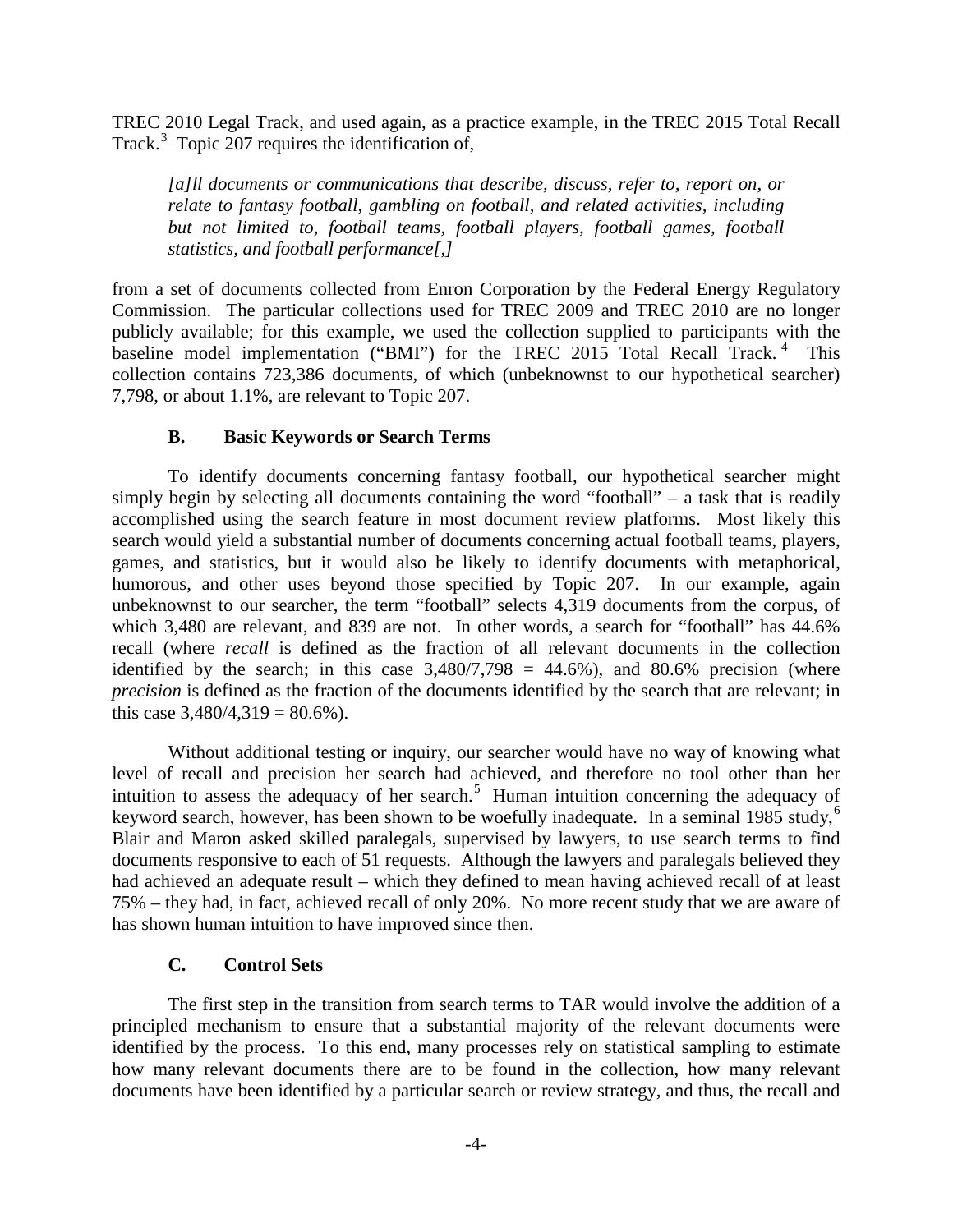precision of that strategy. A common (but not universal) approach is to use a random sample taken at the outset of the process, known as a "control set," to estimate these quantities, and thereafter to guide the process, or to validate its effectiveness.

Each document in the control set is reviewed and coded as relevant or not by a subject matter expert ("SME"). The fraction of relevant documents in the control set provides an estimate of the fraction of relevant documents in the collection, with some margin of error. This proportion is referred to as "prevalence."<sup>[7](#page-19-6)</sup> Provided that the control set is independent of the search effort – that is, no information about the search is used in choosing and coding the control set, and no information about the content or coding of the control set is used in devising the search strategy – the control set may be used to yield valid estimates of the recall and precision of the search or review process.<sup>[8](#page-19-7)</sup>

For our running example, we chose a control set consisting of 3,000 random documents. We found that 31 of the 3,000 documents (1.03%) were relevant to Topic 207, and therefore assume that approximately 1.03% of the collection (7,473 documents) are likely to be relevant. This estimate is reasonably close to the true value of 1.08% (7,798 documents). Furthermore, 17 of the 20 "hits" for the term "football" in the control set are relevant, yielding a precision estimate of 85.0%, and a recall estimate of 64.5%. While the recall estimate is considerably higher than the true value of 44.6%, it is still within the margin of error one might expect for a sample of this size. [Sampling is discussed further in Chapter \_].

## **D. Combining Search Terms**

A single search term is rarely sufficient to capture substantially all relevant documents in a collection. For Topic 207, the term "football" identified 44.6% of the responsive documents; the problem remains of how to identify the remaining 55.4%. Assuming that it is determined – either by intuition, statistics, or otherwise – that it is necessary to find more relevant documents, an obvious choice would be to add additional search terms; a less obvious choice is *which* search terms to use. Table 1 below contains 120 possible search terms our searcher might incorporate into her keyword search. Which would you pick?

## **Table 1**

| football*                                                                                                                             | game*    | $pick*$  | bass       | bowl        | nfl      | Agent             | week    | sport*              | miami   |
|---------------------------------------------------------------------------------------------------------------------------------------|----------|----------|------------|-------------|----------|-------------------|---------|---------------------|---------|
| superbowl                                                                                                                             | 0b       | wager*   | ticket*    | $defens*$   | ffl      | Big               | sooner* | fan                 | giant*  |
| cheatsheet*                                                                                                                           | Lenhart  | bid*     | tease      | arnold      | watch    | team <sup>*</sup> | rb      | bronco <sup>*</sup> | lsu     |
| season                                                                                                                                | Lamphier | oct      | go         | ut          | texas    | Dallas            | cuilla  | bet                 | bets    |
| trade                                                                                                                                 | Trades   | tenn     | league     | espn        | texan*   | Send              | pool    | raider*             | point*  |
| $play*$                                                                                                                               | Will     | tennesse | sportsbook | quarterback | murrel   | Minn              | horn    | commission*         | boy     |
| taylor                                                                                                                                | Roster   | phillip  | phily      | mike        | mail     | hiemstra          | eric    | want                | super   |
| harry                                                                                                                                 | Dsc      | college  | win        | wins        | tb       | Faulk             | dean    | brown               | vard*   |
| reagan                                                                                                                                | Ram      | rams     | osu        | mnf         | mack     | longhorn          | kansas  | coach               | brother |
| brad                                                                                                                                  | block*   | sundav   | schroeder  | schafer     | san      | Saint             | ryder*  | playoff             | place   |
| oklahoma                                                                                                                              | $niner*$ | nick     | michael    | margaux     | helsinki | Height            | george  | gary                | garcia  |
| draft                                                                                                                                 | Denver   | dawson   | constance  | colorado    | carolina | Burg              | bledso  | aggie               | aggies  |
| "*" refers to a root extender, which permits the search to identify alternate forms of a root term, e.g., a search for "teach*" would |          |          |            |             |          |                   |         |                     |         |
| identify documents containing the terms "teach," "teaches," "teaching," "teacher," or "teachers."                                     |          |          |            |             |          |                   |         |                     |         |

## **120 Candidate Search Terms Related to TREC Topic 207 ("Fantasy Football")**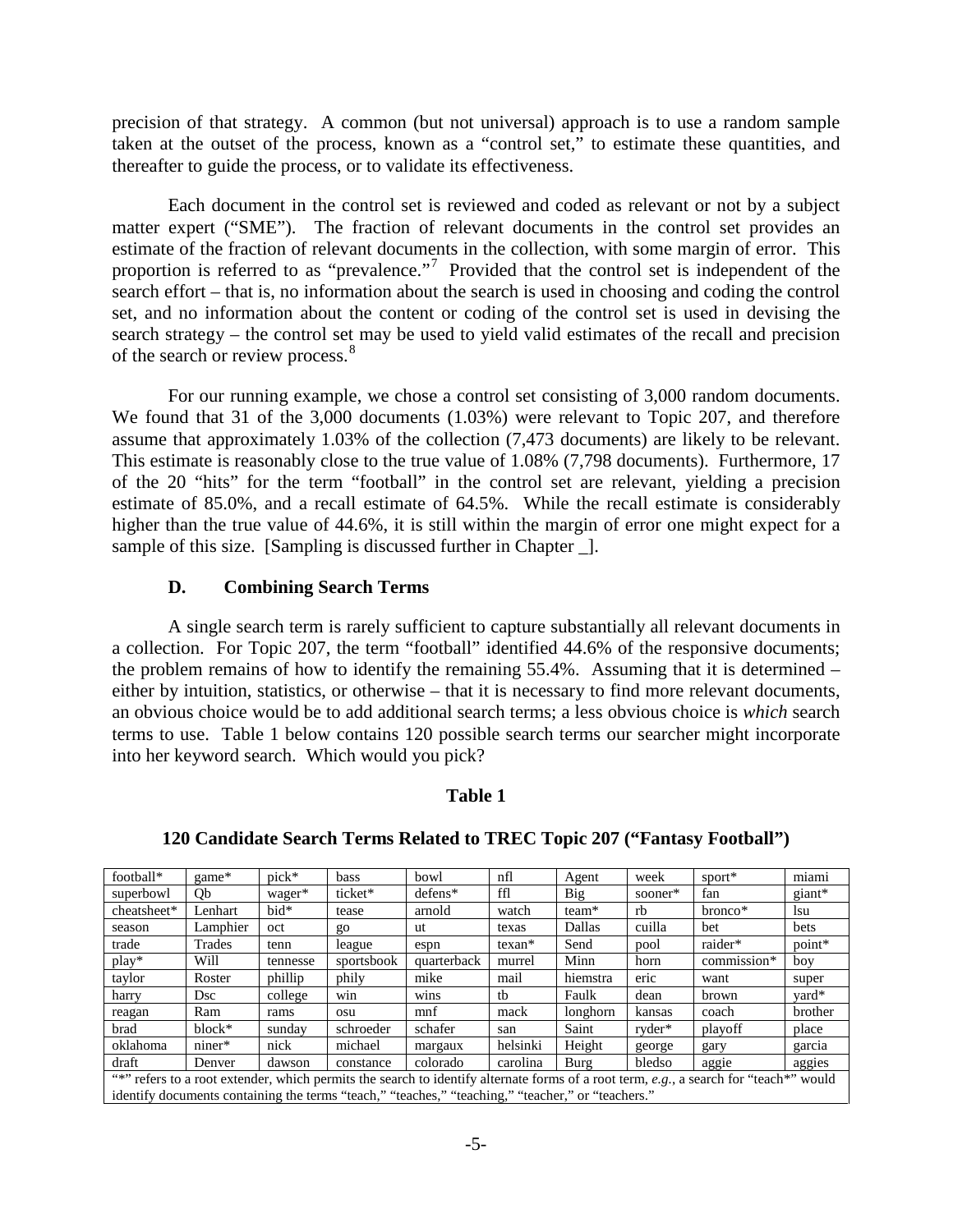If we knew, for example, that the term "NFL" selected 1,666 documents, of which 1,542 were relevant, we might be inclined to include this term. But 1,261 of these documents were already selected by the term "football," so the net effect is that "NFL" identifies only 281 new responsive documents, at the expense of 106 new non-responsive ones. Knowing this, should our searcher still include the term "NFL"?

As more search terms are used, it becomes increasingly difficult to choose additional terms that select many new, relevant documents, and few non-relevant ones. There are approximately  $10^{40}$  (*i.e.*, 1 followed by forty zeroes) possible combinations of the terms in Table 1. The chance of finding the best combination of them, through intuition alone, is remote.

We could use our control set for this purpose, but once we use the control set to aid our search strategy, it is no longer independent, and therefore ceases to be a valid statistical sample for estimating recall and precision for validation purposes. When the selection of search terms is done with the benefit of feedback derived from the control set, terms may be selected that correctly identify the relevant documents in the control set, but not necessarily in the rest of the collection. This phenomenon is known as "overfitting."

When a set of documents is coded and used to guide the selection of keywords – or any other aspect of the search or review process – such a set is more properly referred to as a "training set." The systematic use of a training set is a key factor that distinguishes TAR from search.

For the purpose of illustrating a carefully crafted set of keywords, we selected the terms in Table 1, and ordered them by their estimated effectiveness (from left to right, by row), using an algorithm and a training set.<sup> $9$ </sup> While we have no empirical evidence to support our claim, we posit that a human reviewer relying solely on her intuition would be hard-pressed to come up with a better list; we therefore use this list to model the best possible result that could be achieved with reasonable effort. But, even given this list of terms, the question still remains: How many of the "best-possible" terms should be used for the search?

As we have seen, the term "football," alone, yields 44.6% recall and 80.6% precision. The terms "football" and "game," together, yield 67.0% recall and 28.9% precision. In other words, it is necessary to review 18,092 documents – 13,773 more than the 4,319 selected by "football" alone – to raise recall from 44.6% to 67.0%. In the extreme, the 120 search terms combined select 570,466 documents, or about 80% of the collection, achieving 99.7% recall, but only 1.4% precision.

Table 2 below illustrates the recall-precision trade-off that ensues from using various combinations of search terms. The first column ("Search Terms") shows increasingly large sets of the "best-possible" search terms selected from Table 1. The second column ("Hits") shows the number of documents selected by the set of search terms, representing the amount of effort that would be required to review all documents selected by the search terms. The third and fourth columns ("Recall" and "Precision") show the recall and precision of the search.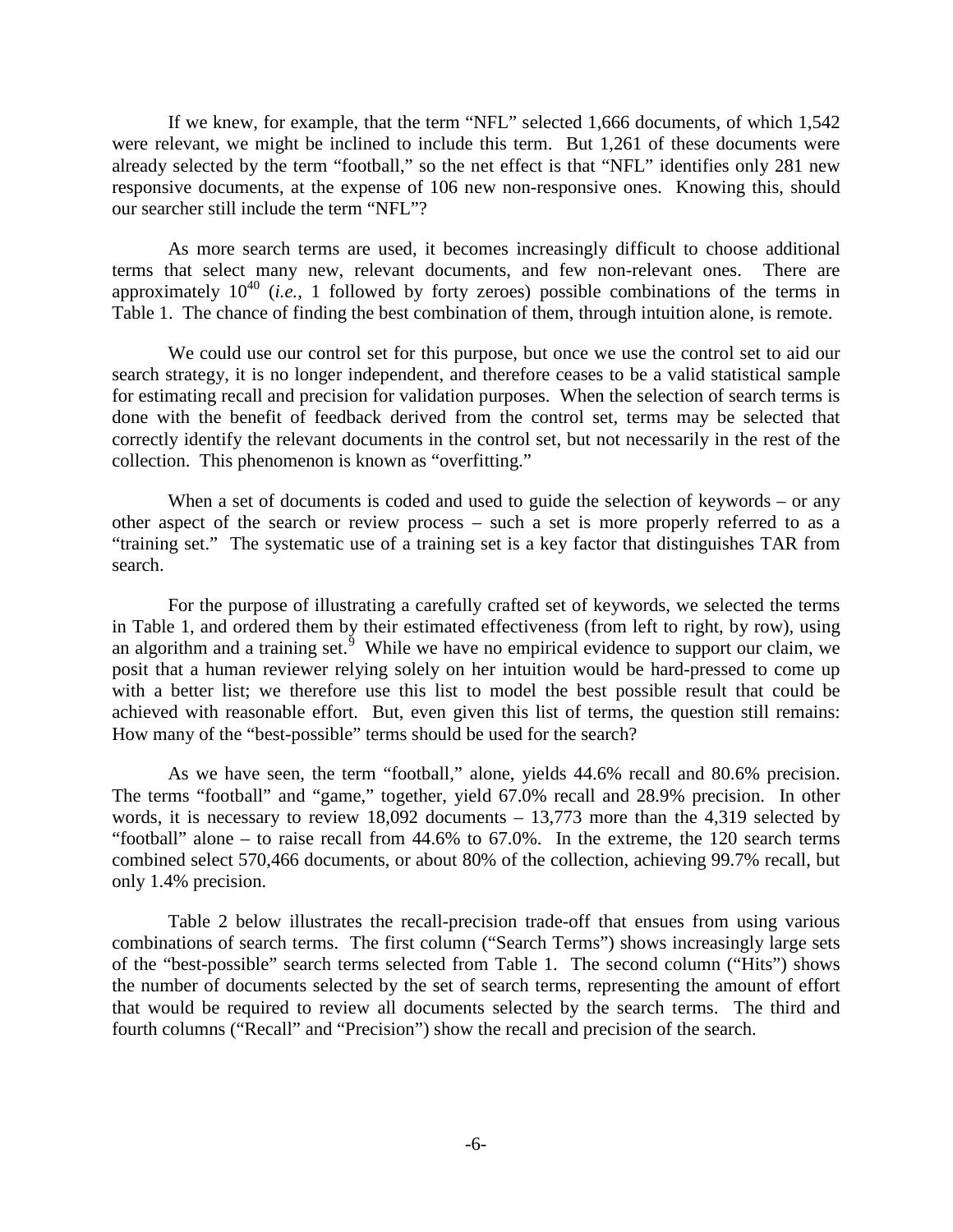It is easy to see that using more search terms increases recall at the expense of increased effort (and, correspondingly, decreased precision). No matter how carefully search terms are selected, high recall can be achieved only at the expense of low precision, which translates to greater review effort.<sup>[10](#page-19-9)</sup> It is therefore unlikely that a human, selecting search terms using her intuition alone could guess a set of search terms that would yield higher recall and higher precision than any of the searches proposed in Table 2.

### **Table 2**

# **"Hit" Counts, Recall, and Precision for Various Combinations of High-Quality Search Terms**

| <b>Search Terms</b>                                                                                          | "Hits" | Recall | <b>Precision</b> |
|--------------------------------------------------------------------------------------------------------------|--------|--------|------------------|
| football                                                                                                     | 4.319  | 44.6%  | 80.6%            |
| football, game                                                                                               | 18,092 | 67.0%  | 28.9%            |
| football, game, pick                                                                                         | 35.444 | 73.8%  | 16.2%            |
| football, game, pick, bass*                                                                                  | 42.288 | 82.1%  | 15.2%            |
| football, game, pick, bass, bowl                                                                             | 42,737 | 84.3%  | 15.4%            |
| football, game, pick, bass, bowl, NFL                                                                        | 42,860 | 85.1%  | 15.5%            |
| football, game, pick, bass, bowl, NFL, agent                                                                 | 66.194 | 85.7%  | 10.1%            |
| * "bass" refers to the surname of the employee who oversaw the fantasy football league at Enron Corporation. |        |        |                  |

# **E. Boolean and Proximity Operators**

The search tools incorporated in most document review platforms allow a searcher to combine search terms using Boolean operators, such as "AND," "OR," and "BUT NOT," as well as proximity operators, such as "FBY [followed by] *n*" or "WITHIN *n.*" We refer to a combination of one or more search terms using Boolean operators as a "Boolean expression," and a combination of one or more search terms using Boolean and proximity operators as an "extended Boolean expression."

The simplest Boolean expression is a single search term that selects all documents containing it, but Boolean expressions can consist of more than one search term. Two Boolean expressions,  $E_1$  and  $E_2$ , may be combined as follows:

- " $E_1$  OR  $E_2$ " selects all documents that contain *either* " $E_1$ " *or* " $E_2$ ";
- " $E_1$  AND  $E_2$ " selects all documents that contain *both* " $E_1$ " *and* " $E_2$ ";
- "E1 BUT NOT E2" selects all documents that contain "E1," *but only if they do not contain* "E<sub>2</sub>."

Boolean expressions may be extended by including pairs of search terms,  $T_1$  and  $T_2$ , combined as follows:

- " $T_1$  FBY *n*  $T_2$ " selects all documents containing the term " $T_1$ " followed by the term " $T_2$ ," separated by no more than *n* words;
- " $T_1$  WITHIN *n*  $T_2$ " selects all documents containing both terms " $T_1$ " and " $T_2$ ," in either order, separated by no more than *n* words.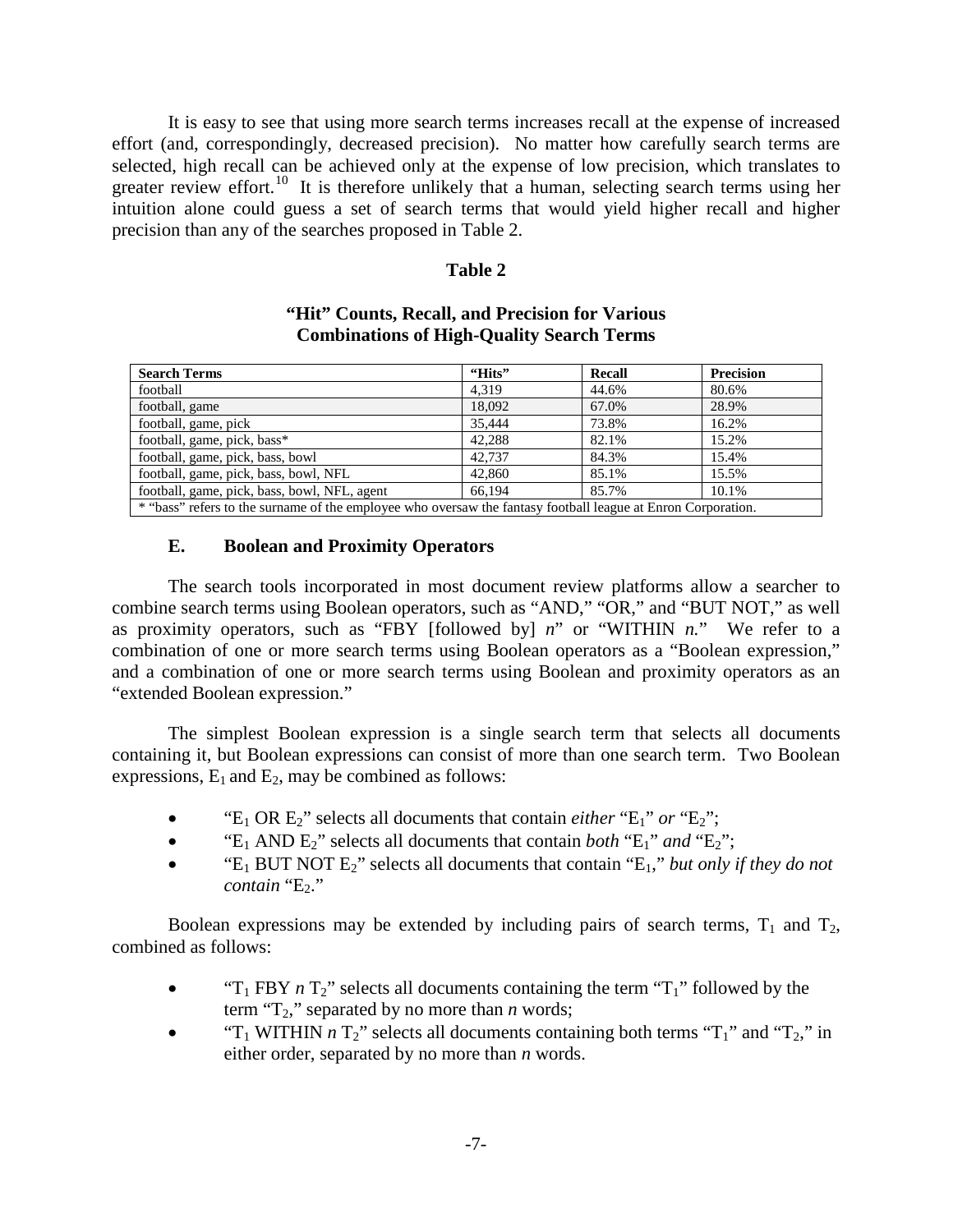In the following discussion we refer to Boolean and extended Boolean expressions collectively as "Boolean expressions," or, when used for searching, as "Boolean queries." The use of Boolean queries to select documents is referred to as "Boolean search."

Boolean queries allow searchers to particularize the documents selected by search terms. For example, if the term "game" selects a large number of documents about video games, as opposed to football, our searcher might use the Boolean query "game BUT NOT video." Constructing a Boolean query to achieve high recall and high precision is a formidable task that requires testing and iteration. A set of Boolean queries that is systematically constructed with the objective of selecting all and only the relevant documents is a form of "rule base," discussed in Part IV below.

## **F. Relevance Ranking**

As defined in our Glossary, relevance ranking is "[a] search method in which the results are ranked from the most likely to the least likely to be relevant to an Information Need.  $\dots$ <sup>[11](#page-19-10)</sup> A familiar example of relevance ranking is Web search: A user types a few keywords into a search engine such as Google, Bing, or Yahoo!, and receives, as a result, the top-ranked documents from millions of possible "hits." These top-ranked documents are those that the search engine's relevance-ranking algorithm determines are most likely to contain the information that the user is seeking. Some (but not all) commercial document review platforms include relevance ranking, but, for reasons that are not entirely clear to us, relevance ranking is seldom used in eDiscovery.

Using relevance ranking with a broad set of search terms (such as those in Table 1) is an effective alternative to the use of a narrow, carefully selected set of keywords alone (such as those in Table 2). To show this, we fed the 120 search terms listed in Table 1 to a well-known relevance-ranking algorithm (*i.e.*, BM25, as implemented by the Wumpus Search software) and achieved results – shown in Table 3 below – which are nearly as good as those achieved by our carefully crafted search terms using an automated method.<sup>[12](#page-19-11)</sup> Table 3 shows the recall and precision that would be achieved, if various numbers of the top-ranked documents were selected from the collection. The first column ("# Top-Ranked Documents") reflects review effort, and is directly comparable to the second column ("Hits") of Table 2. We can see, in our relevanceranking example, that selecting the top-ranked 18,092 documents achieves 65.3% recall and 28.2% precision, whereas, in our keyword-search example, selecting 18,092 documents using the search terms "football" and "game" achieves 67.0% recall and 28.9% precision.

When using relevance ranking, the key decision that needs to be made – beyond identifying a broad set of search terms – is how many of the top-ranked documents should be selected so as to achieve the desired trade-off between recall and precision (*i.e.*, completeness vs. review effort). Although the precise recall and precision measures shown in Table 3 can be known only with clairvoyance, they could be estimated using a control set.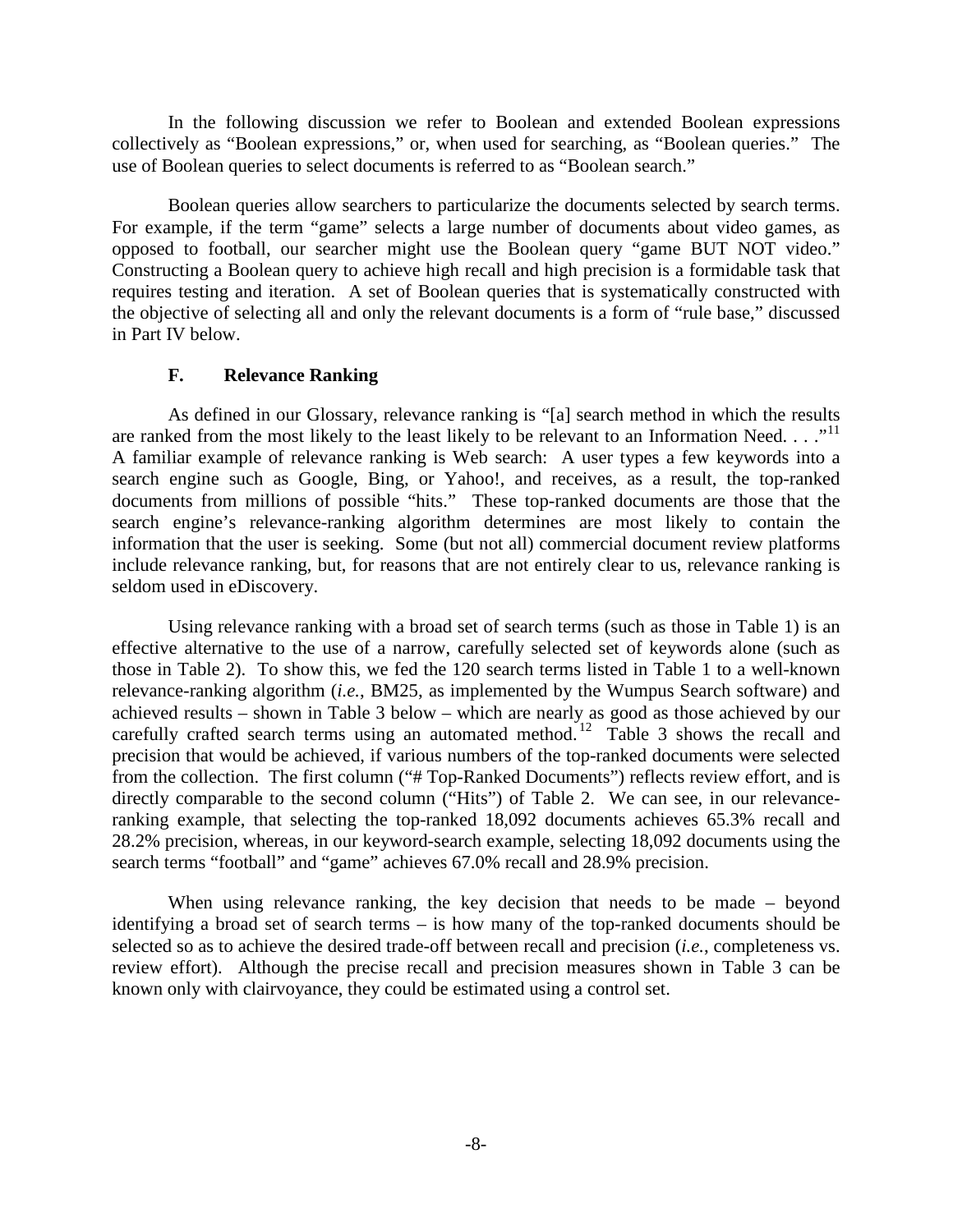### **Table 3**

| # Top-Ranked Documents | Recall | <b>Precision</b> |
|------------------------|--------|------------------|
| 4,319                  | 41.4%  | 74.8%            |
| 18,092                 | 65.3%  | 28.2%            |
| 35,444                 | 75.1%  | 16.5%            |
| 42,860                 | 77.7%  | 14.2%            |
| 66,194                 | 83.7%  | 9.9%             |

### **Relevance Ranking for 120 Search Terms: Recall and Precision at Various Cut-Off Points**

Relevance ranking is a fully automated technique that performs about as well as the best combination of keywords that we were able to construct using a combination of technology, knowledge of the collection, and hindsight, and almost certainly better than any combination of keywords whose selection was based solely on human intuition. Nonetheless, the use of relevance ranking remains relatively uncommon in the eDiscovery community. Some of the resistance to its use may be due to the fact that the mechanism behind relevance ranking is not as easily understood as the mechanism behind keyword search, a property sometimes referred to as "transparency," as opposed to "black-box." It is important to note, however, that familiarity with the nuts and bolts of a method does not confer any information about the *effectiveness* of that method for its intended purpose. The same sense of familiarity may have led the lawyers and paralegals who participated in the Blair and Maron study to believe they had achieved 75% recall when they had achieved only 20%.

### **G. Similarity Search**

Moving further down the path from search tools to TAR, there are a number of methods that seek to identify documents that are "similar" to a given document, or to one of a given set of documents, for some definition of "similar." These tools are often informally referred to as "find [me] more like this." In essence, the document(s) of interest assume the same role as search terms in a keyword search, and the challenge of choosing a good set of documents – often referred to within the context of similarity search as a "seed set" – parallels the challenge of finding a good set of search terms. There is a common misperception that knowledge of the seed set confers information about the effectiveness of the similarity search, much as there is an unfounded belief that knowledge of the search terms conveys information about the effectiveness of the keyword search. In both cases, the searcher does not know what she does not know, and transparency regarding the search mechanism does not change that. Replacing the unprincipled choice of search terms with the unprincipled choice of seed documents is no less a game of "Go  $Fish.$ <sup>''[13](#page-19-12)</sup>

Many notions of "similar" are employed in similarity search tools. Similarity may be expressed in terms of a similarity measure (*e.g.*, X%) that indicates the degree of similarity between two documents. Alternatively, similarity may be expressed as the "distance" between two documents, where a larger distance means less similarity. Similarity search identifies any document that is more similar (or nearer) to a given document than some threshold value. Most similarity search tools allow this threshold to be adjusted, in much the same way that the cut-off for relevance ranking can be adjusted to vary the trade-off between recall and precision.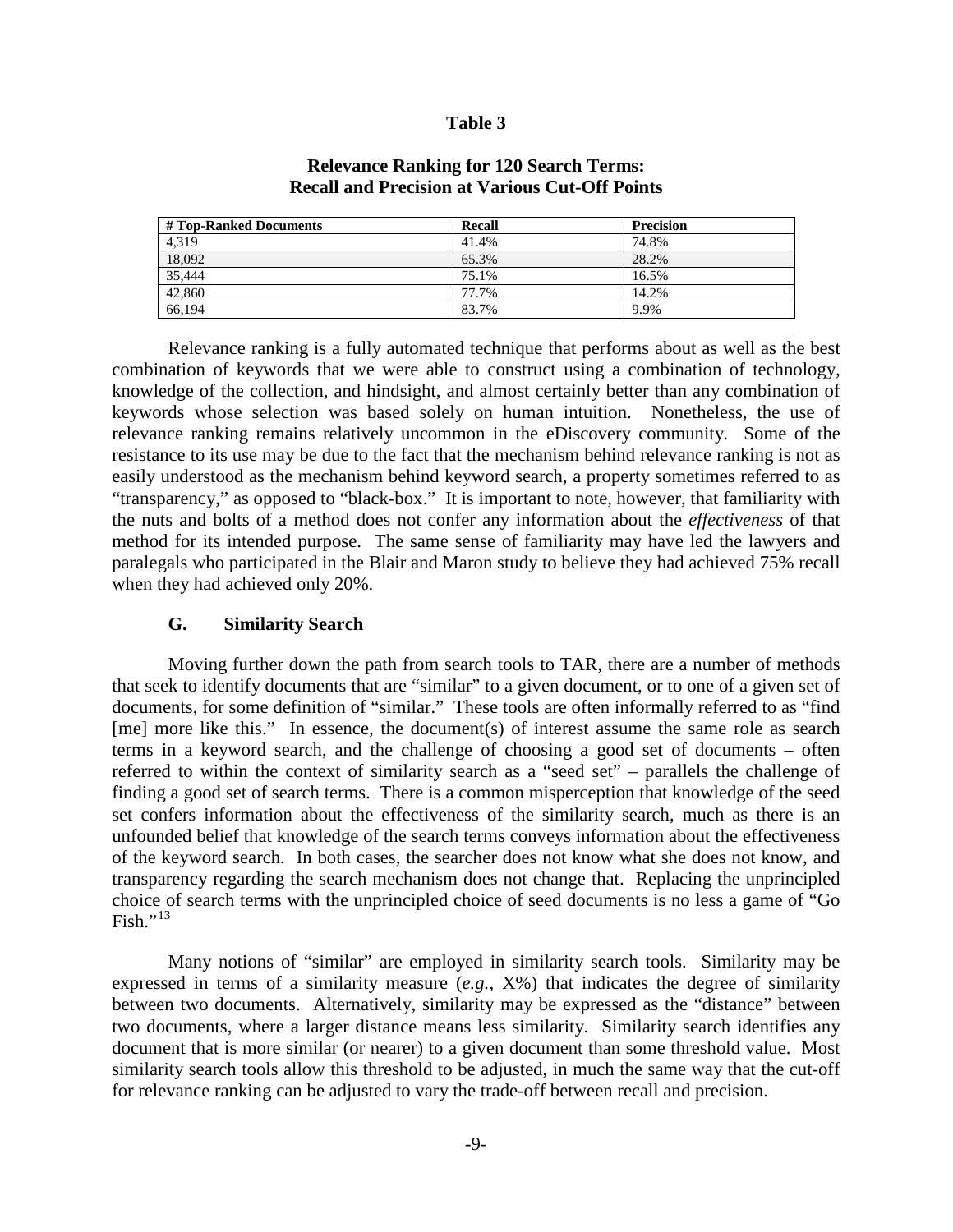The most widely used similarity measures include "cosine similarity" and, more generally, the vector-space model ("VSM"), which are based on the words that appear in the documents (typically after stemming, stop-word elimination, and tf-idf weighting<sup>[14](#page-19-13)</sup>).

Table 4 below shows the results of a "find-similar" search using cosine similarity and tfidf weighting, using the 31 relevant football-related documents found in our control set as a seed set. It shows the recall and precision achieved when documents similar to one of the 31 seed documents are selected, for various threshold values. When compared to Tables 2 and 3, Table 4 shows, for this particular example and this particular similarity measure, somewhat inferior results to those achieved by the well-crafted search terms or relevance ranking. In this example, for a review effort of 18,092 documents, cosine similarity achieves 49.1% recall and 21.2% precision – substantially inferior to the recall and precision results shown for the 18,092 "hits" and "#Top-Ranked Documents" in Tables 2 and 3, respectively.<sup>[15](#page-19-14)</sup>

# **Table 4**

| # Top-Ranked Documents | Recall | <b>Precision</b> |
|------------------------|--------|------------------|
| 4,319                  | 30.2%  | 54.5%            |
| 18.092                 | 49.1%  | 21.2%            |
| 35,444                 | 61.8%  | 13.6%            |
| 42.860                 | 65.8%  | 11.9%            |
| 66,194                 | 74.2%  | 8.7%             |
| 95,545                 | 80.0%  | 6.5%             |

# **Similarity Search Using 31 Control-Set Seed Documents: Recall and Precision at Various Cut-Off Points**

### **H. Classifiers**

According to our Glossary, a classifier is "[a]n algorithm that Labels items as to whether or not they have a particular property. . . ."<sup>[16](#page-19-15)</sup> Within the context of eDiscovery, classifiers are algorithms that yield a determination of "relevant" or "non-relevant." Classifiers may either be constructed manually or automatically.

A *rule base* is a manually (but systematically) constructed set of rules that are subsequently applied automatically to rank or classify documents as to their relevance. Thus, a rule base is simply a manually constructed classifier. In contrast to a rule base, a *learned* classifier is constructed automatically by a supervised machine-learning algorithm. The systematic construction of classifiers from training documents is the key factor that distinguishes TAR from search and analysis.

Whether manually constructed or learned, there are many different kinds of classifiers. A Boolean query could be used to form a simple classifier by deeming the "hits" to be relevant and the misses to be non-relevant, or vice-versa. Similarly, a classifier could be derived from a relevance ranking by deeming the top (or bottom) *k* results to be relevant, and the rest to be nonrelevant, for some cut-off value, *k*. A classifier might also be derived from a similarity search by deeming all documents with similarity *s* or greater to a document in the seed set to be relevant, and the rest to be non-relevant, or vice versa.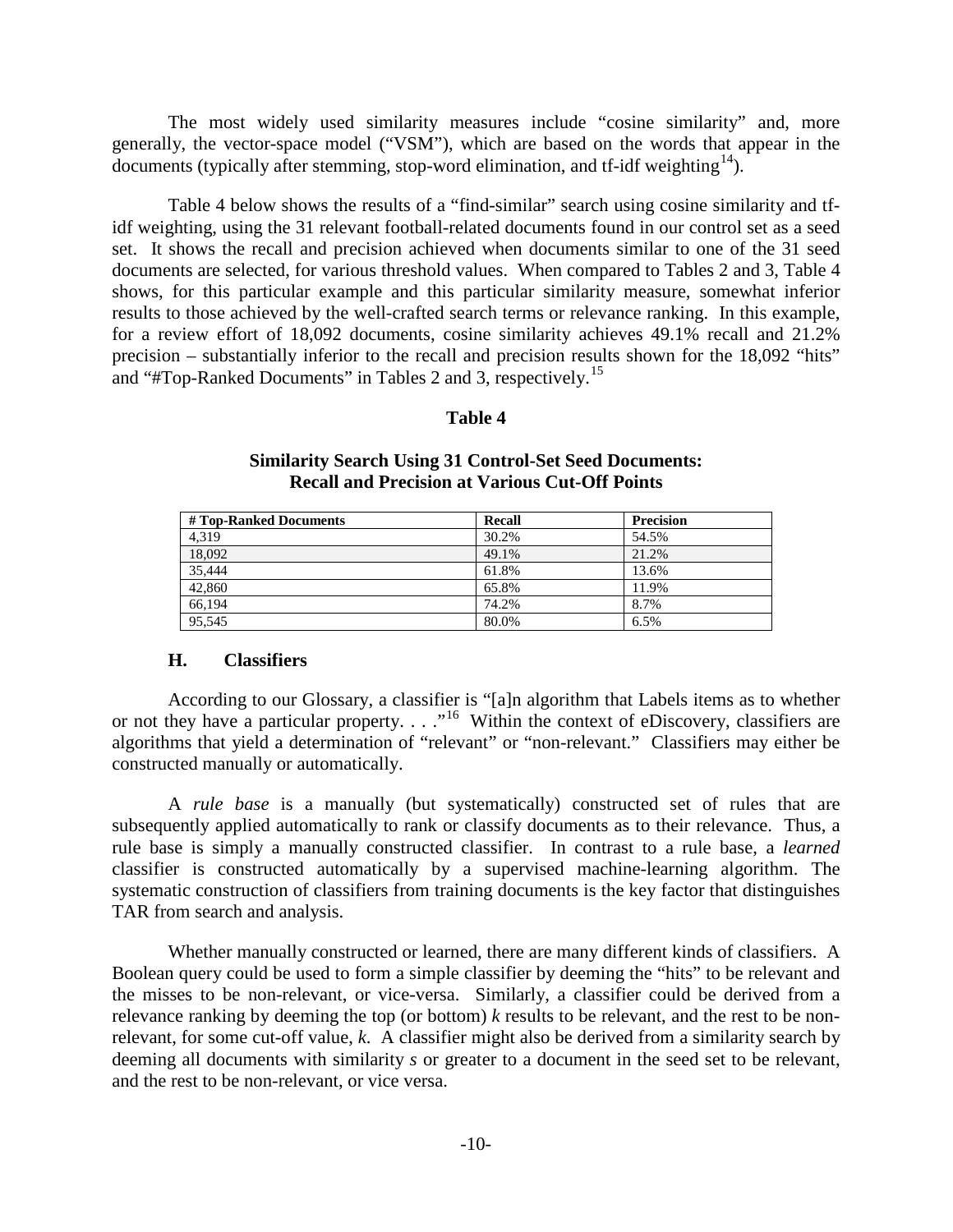A particularly simple but effective type of classifier is a linear classifier, which is simply a score for each term (or more generally, "feature") that may occur in a document, with positive scores indicating relevance, and negative scores indicating non-relevance. The score of the document is simply the sum of the scores for the terms or features it contains, and the document is classified as "relevant" if its score exceeds some threshold  $c$ , and "non-relevant" if its score is less than *c*. Linear classifiers may be constructed by hand, in which case they are rule bases, or by supervised machine-learning algorithms, such as support vector machines ("SVM"), logistic regression ("LR"), or naïve Bayes ("NB").<sup>17</sup> Some of these classifiers are "transparent," in that the mechanics of their operation – but not their effectiveness – is exposed; most are opaque, either because of their complexity, or because they rely on sophisticated pattern matching, parsing, or inference algorithms.

#### **PART IV**

#### **RULE-BASED METHODS FOR TAR**

The construction of an effective rule-based TAR system is an expert-intensive process, relying on one or more domain experts (also known as a "subject-matter experts" or "SMEs"), as well as one or more rules-construction expert(s) (also known as "knowledge engineers," and typically persons with expertise in linguistics, statistics, and/or computer science). While it may be easy to understand operationally how simple rule bases – notably flowcharts and decision trees – work, it is not easy to predict their effectiveness at discriminating between relevant and non-relevant documents.

The rule-based approach determined to be effective in our JOLT article relied on extensive collaboration among a team of subject-matter experts, linguists, statisticians, and document reviewers, to construct and validate a complex set of rules in the form of Boolean expressions. The rules-construction experts formulated a series of Boolean queries, and reviewed examples of "hits" and "misses" for each query. Where the hits were found to contain too many non-relevant documents, supplemental queries were constructed to remove these falsepositive documents; where the misses were found to contain too many relevant documents, supplemental queries were constructed to identify the false-negative documents. This process was continued until the overall set of queries yielded acceptable recall and precision, as estimated using a control set.

There is some debate in the legal field as to whether Boolean search constitutes TAR. As illustrated above, a classifier can consist of Boolean expressions. This is not to say that any use of a Boolean query is TAR – it may constitute TAR if the method of construction is systematic and is based on the iterative examination of exemplar documents using a control set. In any event, the label "TAR" does not, in itself, imply that the classifier is effective.

A number of "do-it-yourself" linguistic tools are available in the market for rule-base construction. One simple method relies on the examination of the vocabulary contained in the document collection – an exhaustive index of the words it contains, with stop-words eliminated – and asks the searcher to identify those words that appear most relevant to the subject matter of interest, and those that appear unlikely to be relevant. Another asks the searcher to highlight terms or phrases of interest. Unless followed up by an iterative query refinement process, and a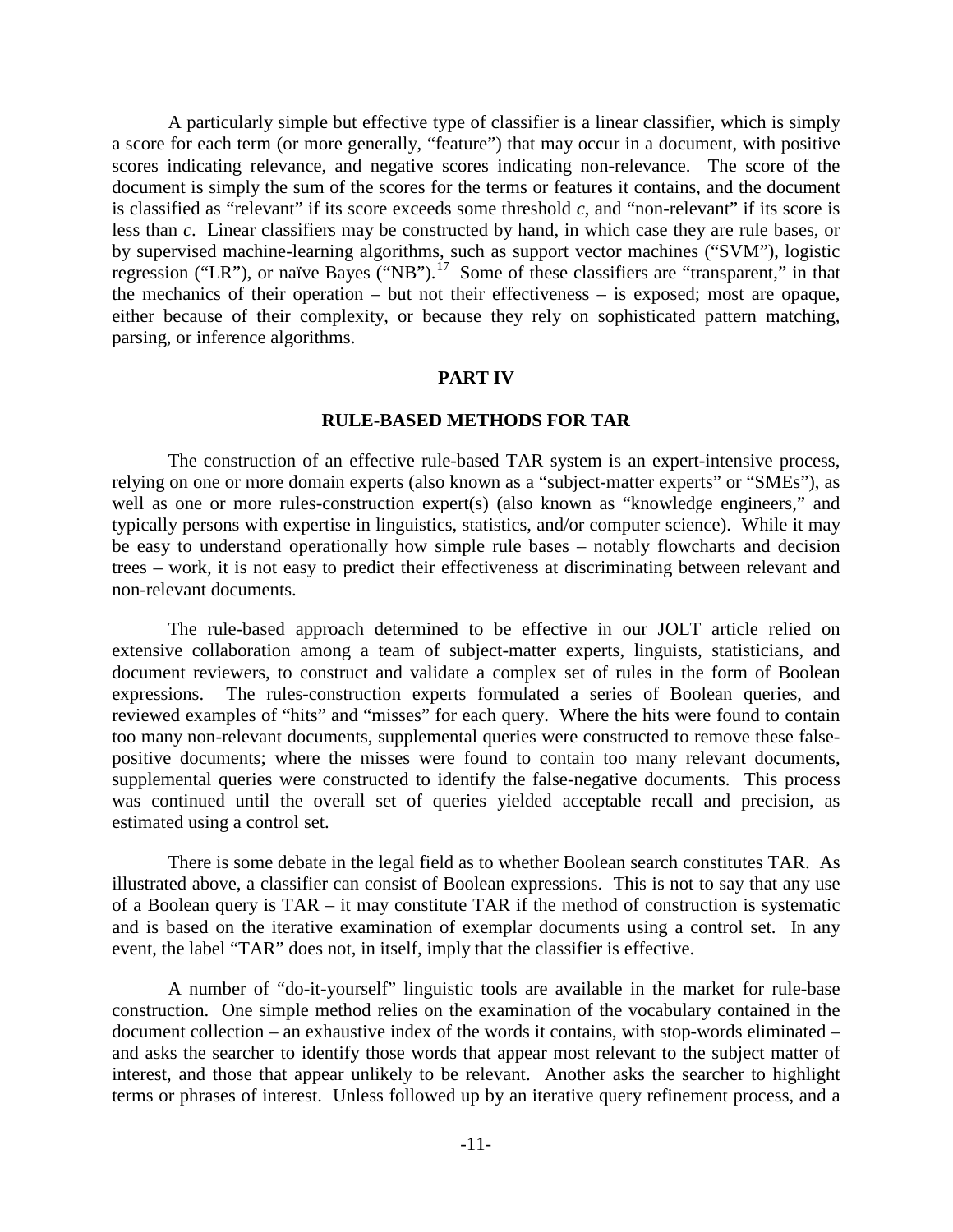method to gauge progress by examining its effect on the documents in the collection, such approaches do not fit our definition of TAR.

Other do-it-yourself rule bases employ different kinds of classifiers such as patterns or grammars. At the time of this writing, we are unaware of any scientific study demonstrating the effectiveness of any of these methods.

### **PART V**

# **SIMILARITY SEARCH FOR TAR**

Some of the most widely adopted TAR tools on the market rely on similarity search. Although commonly associated with supervised machine-learning methods, TAR methods based on similarity search closely resemble rule-based methods. The "seed set" represents a set of rules that determine which documents to deem relevant (due to their similarity to a relevant seed document), and which documents to deem non-relevant (due to their dissimilarity to all relevant seed documents and/or their similarity to a non-relevant seed document). Some TAR systems based on similarity search construct only a partial classifier, which is unable to classify certain "gray-area" documents as either relevant or non-relevant.

As with untested search terms in Boolean rule-base construction methods, an initial seed set chosen intuitively (or at random) is unlikely to yield an effective classifier. It is necessary to apply the classifier to example documents, and, where the reviewer disagrees with the classifier's result, amend the seed set, either by adding new documents to the seed set, or by deleting or changing the coding of the seed document(s) responsible for the incorrect classification. This iterative process of sampling and revision continues until the classifier yields sufficient recall and precision.

While the mechanism of these similarity search tools is easily understood, as we have previously stated, the documents in the seed set – just like the list of search terms or Boolean queries – offer little insight as to the classifier's effectiveness.

#### **PART VI**

#### **SUPERVISED MACHINE LEARNING FOR TAR**

A number of TAR tools on the market – often referred to as "predictive coding" in eDiscovery circles – employ an approach known in the information retrieval community as "supervised learning," in which a computer "learning algorithm" infers how to distinguish between relevant and non-relevant documents, based on exemplar documents, each of which has been labeled by a subject-matter expert as relevant or non-relevant. The entire set of exemplar documents is properly known as the "training set," although it is often incorrectly referred to as the "seed set." Typically, the learning method identifies combinations of "features" from the documents that distinguish relevance from non-relevance; in many systems, the features consist of the words contained in the documents; in other systems, the features may include word fragments, phrases, "concept clusters," punctuation, emoticons, or metadata.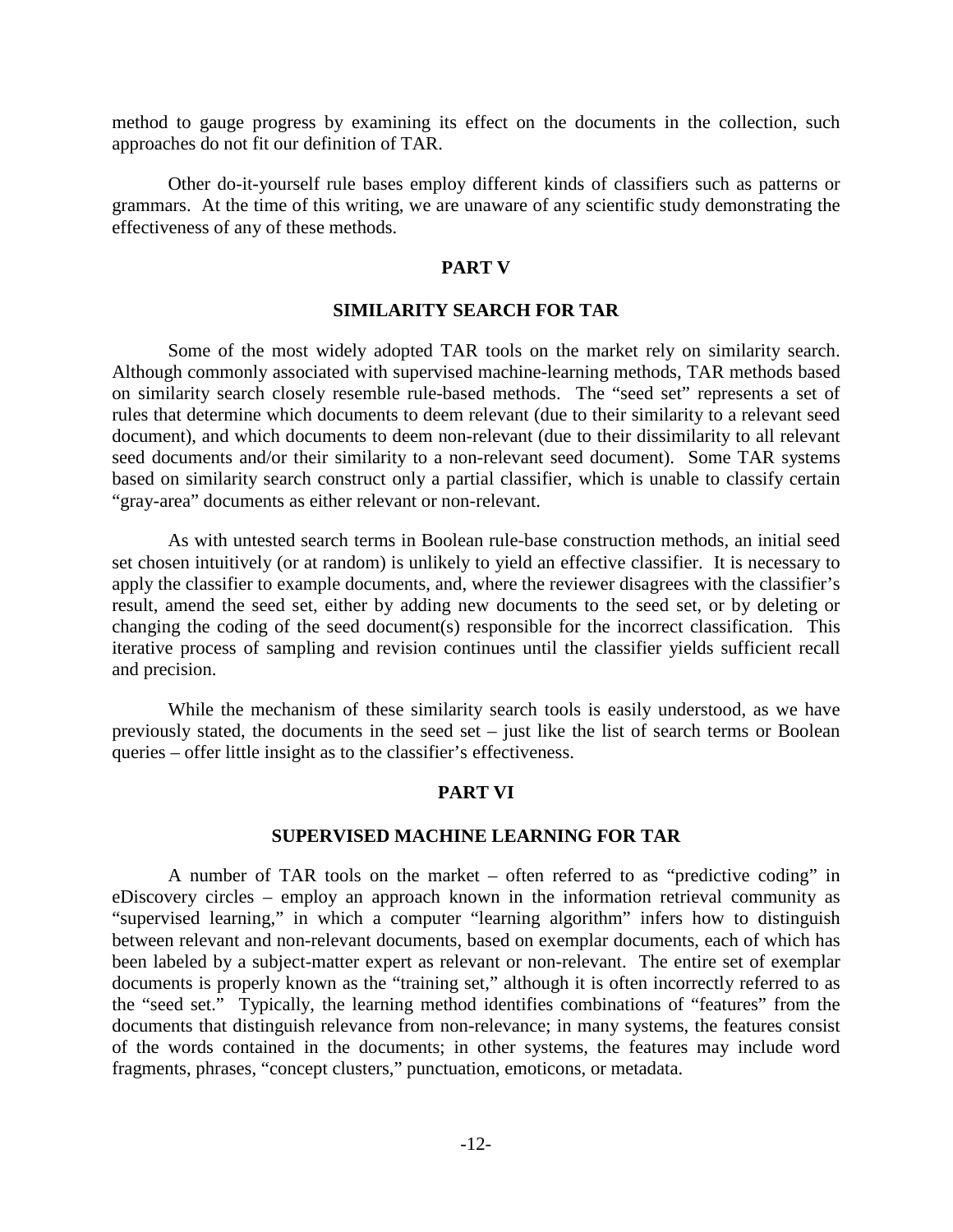Many supervised learning algorithms have been proposed. Among the most effective are support vector machines ("SVM"), logistic regression ("LR"), bagging, boosting, random forests, and k-nearest neighbor ("k-NN"). [18](#page-19-17) Common, but generally less effective methods include naïve Bayes (colloquially known as "Bayesian"), nearest neighbor ("NN," or "1-NN", which is essentially similarity search), and Rocchio's vector-space method.<sup>[19](#page-19-18)</sup>

It is important to distinguish *supervised* learning methods from *unsupervised* learning methods. Unsupervised methods do not use a training set or any other human input as to what constitutes relevance. Such methods, which automatically group documents or document features *without human oversight*, include clustering, latent semantic indexing or analysis ("LSI" or "LSA"), and probabilistic latent semantic indexing or analysis ("PLSI" or "PLSA").<sup>20</sup> These methods are not TAR tools in their own right, but may be used as a component of similarity search, or to derive features (*e.g.*, concept clusters) for use in a supervised machine-learning method.

We have recently taxonified the various supervised machine-learning TAR protocols in use today into three major categories, referred to as: "simple passive learning" ("SPL"); "simple active learning" ("SAL"); and "continuous active learning" ("CAL").<sup>[21](#page-19-20)</sup> SPL represents the most basic application of supervised machine learning. In SPL, all of the training documents are selected either at random, by the human operator of the TAR system, or through a combination of both. SAL extends SPL to allow the learning algorithm to identify exemplar documents to be reviewed, coded, and added to the training set. CAL repurposes the role of the classifier in supervised learning, abandoning the objective of creating, once and for all, the best possible classifier, in favor of constructing a series of disposable classifiers – each with the sole purpose of identifying more relevant documents for review – and continuing to construct classifiers, trained on all documents reviewed to date, until substantially all relevant documents in the collection have been reviewed. These core protocols are compared and contrasted in the following sections and are set forth in Table 7 below.

## **A. Active Versus Passive Machine-Learning Methods**

In taxonifying supervised machine-learning protocols for TAR, it is important to distinguish between the roles of the "teacher" and the "learner." The *teacher* is the human operator of the TAR system, while the *learner* is the machine-learning algorithm. The term "*passive learning*" means that the learner (*i.e.*, the algorithm) is passive in the selection of training examples; it plays no part in that selection and uses for training only those exemplar documents selected by the teacher, or through random selection. By contrast, the term "*active learning*" means that the learner (*i.e.*, the algorithm) actively selects some – usually most – of the documents from which it will learn. These documents are coded by the teacher and then fed back to the algorithm for further training. In other words, *passive versus active learning is assessed from the perspective of the learner* – the algorithm – and its level of involvement in selecting the documents it will be given for training purposes; it is either an active or a passive participant in the selection process.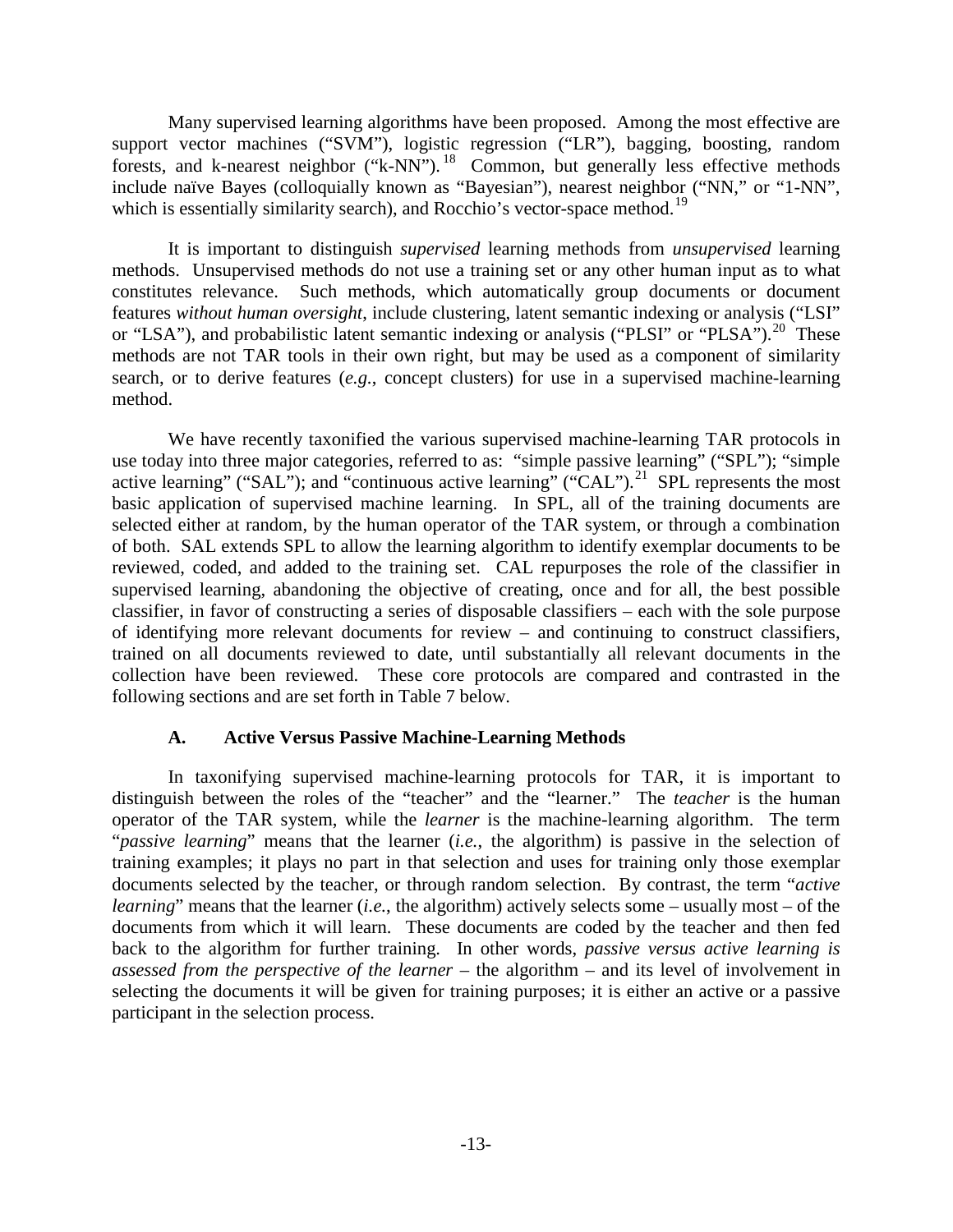Passive learning must be distinguished from *passive teaching*. In passive teaching, the teacher plays no role in selecting the training examples for the algorithm; instead they are selected either at random, by the learner, or through a combination of both methods. By contrast, the term "*active teaching*" means that the teacher selects some – or most – of the documents used for training using her judgment, for example, by selecting training examples identified during witness interviews, through *ad-hoc* search methods, from prior productions, and even through the creation of "synthetic documents" that would be of interest, if they were to be found in the collection.

One principal factor distinguishing different TAR protocols is how the training documents are chosen: by the teacher, by the learner, at random, or through some combination of these approaches. While some controversy persists as to which method of selecting training examples is preferable, the question is amenable to empirical evaluation.<sup>[22](#page-19-21)</sup>

The argument for exclusively randomly selected training examples appears to derive from several sources:

- The fact that much theoretical and empirical research on supervised machine learning assumes that the training set is a random sample of the collection;
- The conviction possibly owing to familiarity with similarity search that the training documents must represent all the different kinds of potentially relevant documents in the collection, and the mistaken assumption that random sampling is likely to achieve this;
- The erroneous belief derived from the confusion between control and training sets – that using a random training set of a particular size will guarantee a particular level of classifier effectiveness; and,
- Distrust of reliance on the teacher's skill, knowledge, and goodwill in choosing appropriate training examples, and fear that any "bias" in selection will be transferred to, if not amplified by, the learner.

The argument for *active teaching* (whether or not augmented by random training and/or active learning) derives from the fact that the teacher is familiar with the subject matter, and therefore best positioned to find a set of representative documents from which the learner can deduce the best classifier, so no obvious category of responsive document will be overlooked. Current research suggests, that such subject-matter expertise may not be necessary for certain active learning methods, for which a single relevant document may be sufficient to "kick-start" the TAR process. $23$ 

The argument for *active learning* (whether or not augmented by random training and/or active teaching) derives from the fact that the learning algorithm is best positioned to identify the documents from which it would learn most, akin to a small child repeatedly pointing and asking, "Is that a relevant document?" "What about this one?" "And, that one?"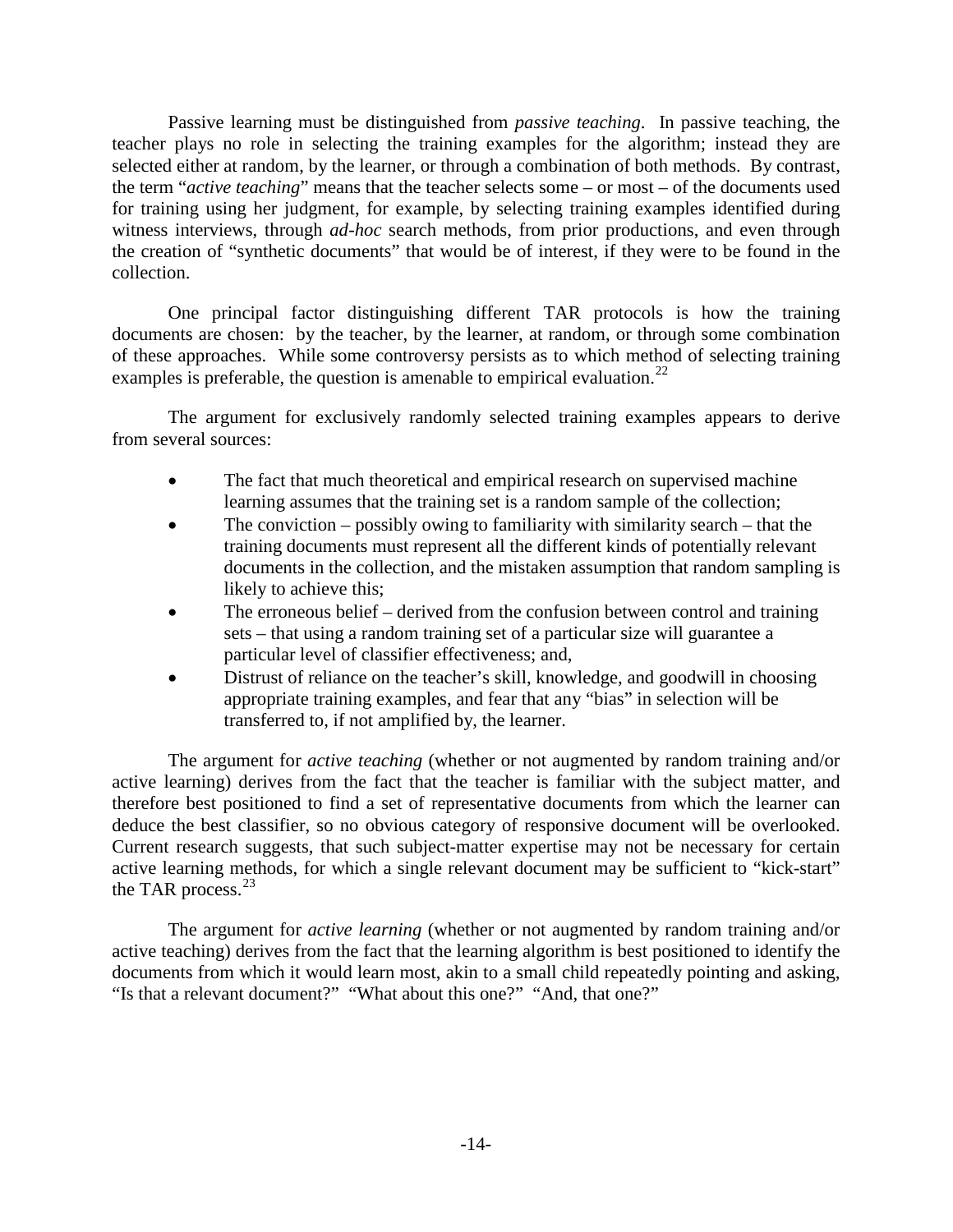### **B. Simple Versus Continuous Machine-Learning Methods**

The second principal factor distinguishing supervised machine-learning protocols is: "When should training stop?" For simple passive learning ("SPL") and simple active learning ("SAL"), the answer is, "When the classifier is 'good enough,'" for some definition of "good enough," which is typically measured in terms of the recall, precision, or  $F_1$  of the classifier, and often referred to as the "stabilization" point. When the stabilization point has been reached, and it is determined that further training will not improve the classifier, the training phase ceases and the review phase begins. The learned classifier does not continue to improve as more documents are reviewed.

For continuous active learning ("CAL"), the answer to the question, "When should training stop?" is, "When 'enough relevant documents' have been found", for some definition of "enough relevant documents," typically measured by a precipitous drop-off in precision, and subsequently, by calculating recall at the end of the review process. For CAL, there is no distinction between the training and review phases. The learned classifier continues to improve as more and more documents are reviewed.

With all TAR protocols, the definition of "enough" – whether measured by a "good enough" classifier or by identifying "enough" relevant documents – is based on proportionality considerations: How much could the result be improved, in terms of the value of the relevant information in any new documents found, relative to the additional review effort required to find that information? Over and above imprecision in quantifying the value of the information, and the challenge of measuring it with sufficient accuracy, such a determination requires clairvoyance to determine the future consequences of stopping or continuing training. This is currently one of the biggest challenges for all TAR protocols.

While a standard definition of "enough" has yet to be established, some commentary has argued – and some case law has accepted – a statistical recall estimate of at least 75%, with a margin of error of  $\pm 5\%$ , and 95% confidence level, as indicating that "enough relevant documents" have been identified.

# **C. Core Supervised Machine-Learning Protocols Used for TAR**

The machine-learning approach found to be effective in our JOLT article used a combination of *active teaching*, *active learning*, and *continuous learning*. Initial examples for review and training were the top-ranked "hits" (based on relevance ranking) of hundreds of simple keyword searches, while subsequent examples were those given the highest score by a logistic regression algorithm, or found through supplemental keyword searches. Review and training continued until an insubstantial fraction of the top-scoring documents that had not yet been reviewed were relevant; in other words, the precision of the top-ranked documents was low, suggesting that there were few relevant documents left to be found.

The protocol described above is an example of continuous active learning ("CAL"). The essential characteristic of CAL is that, after the initial seed set that is judgmentally selected by the human teacher, throughout the remainder of the review, it is the *learning algorithm* that repeatedly suggests additional documents for review; these documents are then coded by the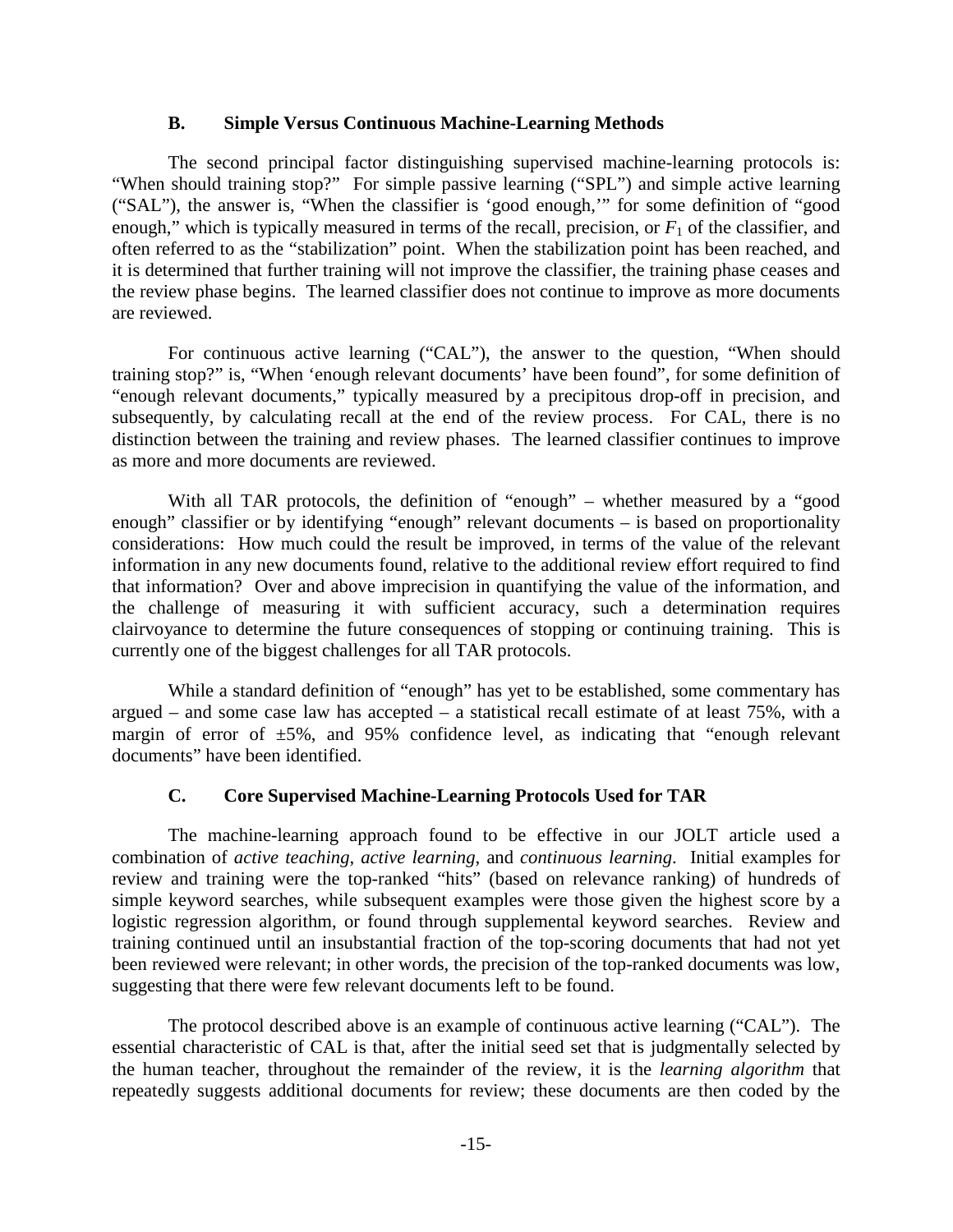teacher and used for training the learning algorithm. Typically, the selected documents are those which the learning algorithm is most confident are likely to be relevant, hence the name "relevance feedback." Review and training continue in iterative cycles until substantially all relevant documents have been identified. Documents never identified by the process are presumed to be non-relevant, following appropriate sampling and other validation procedures. The use of keyword searches to find documents both at the outset and throughout the TAR process (*i.e.*, active teaching), though beneficial, is not an essential aspect of the particular CAL implementation studied in our JOLT article; nor is the use of logistic regression for the learning algorithm, and certain other design choices.

### **Table 5**

| # Documents Reviewed | Recall | <b>Precision</b> |
|----------------------|--------|------------------|
| 3.210                | 40.0%  | 97.2%            |
| 4,079                | 50.0%  | 95.6%            |
| 5,153                | 60.0%  | 90.8%            |
| 6,186                | 70.0%  | 88.3%            |
| 7,580                | 80.0%  | 82.3%            |
| 10.344               | 90.0%  | 67.9%            |
| 18,092               | 95.5%  | 41.2%            |

## **Recall as a Function of Review Effort for the CAL Implementation Distributed to the TREC 2015 Total Recall Track Participants**

The results of applying CAL to identify the relevant documents in the fantasy football example are shown in Table 5 above. This CAL implementation<sup>[24](#page-19-23)</sup> uses a single synthetic seed document, consisting only of the request for production set forth in Section III.A above; all other training examples were selected by the learner. A comparison of Tables 2, 3, and 4, with Table 5, shows that, for any given level of review effort, CAL achieves substantially higher recall and higher precision than the carefully crafted search terms, relevance ranking using these search terms, and similarity search using as a seed set the 31 relevant documents found in the control set. When 18,092 documents are reviewed, CAL achieves 95.5% recall and 41.2% precision, as compared to 67.0% recall and 28.9% precision achieved by the best of the other methods described thus far in this chapter.

At the time of this writing, CAL has yet to be widely adopted within the eDiscovery community, although its use is gradually increasing. Most commercial TAR offerings still employ either simple passive learning ("SPL") or simple active learning ("SAL").

The defining characteristic of SPL is that the learning algorithm plays no role in selecting the training examples. Examples are selected either at random, through active teaching (*i.e.*, judgmental selection by the teacher), or through a combination both. Once reviewed and coded, the examples are used to train the learning algorithm. The effectiveness of the training is evaluated with respect to a sample of documents in the collection (typically, the control set), and, if the effectiveness is found to be satisfactory (a point commonly referred to as "stabilization"), training ceases and the resulting classifier is applied to the entire collection to identify a "review set" of presumed-relevant documents. Documents not in the review set are presumed to be nonrelevant after sampling or other validation processes.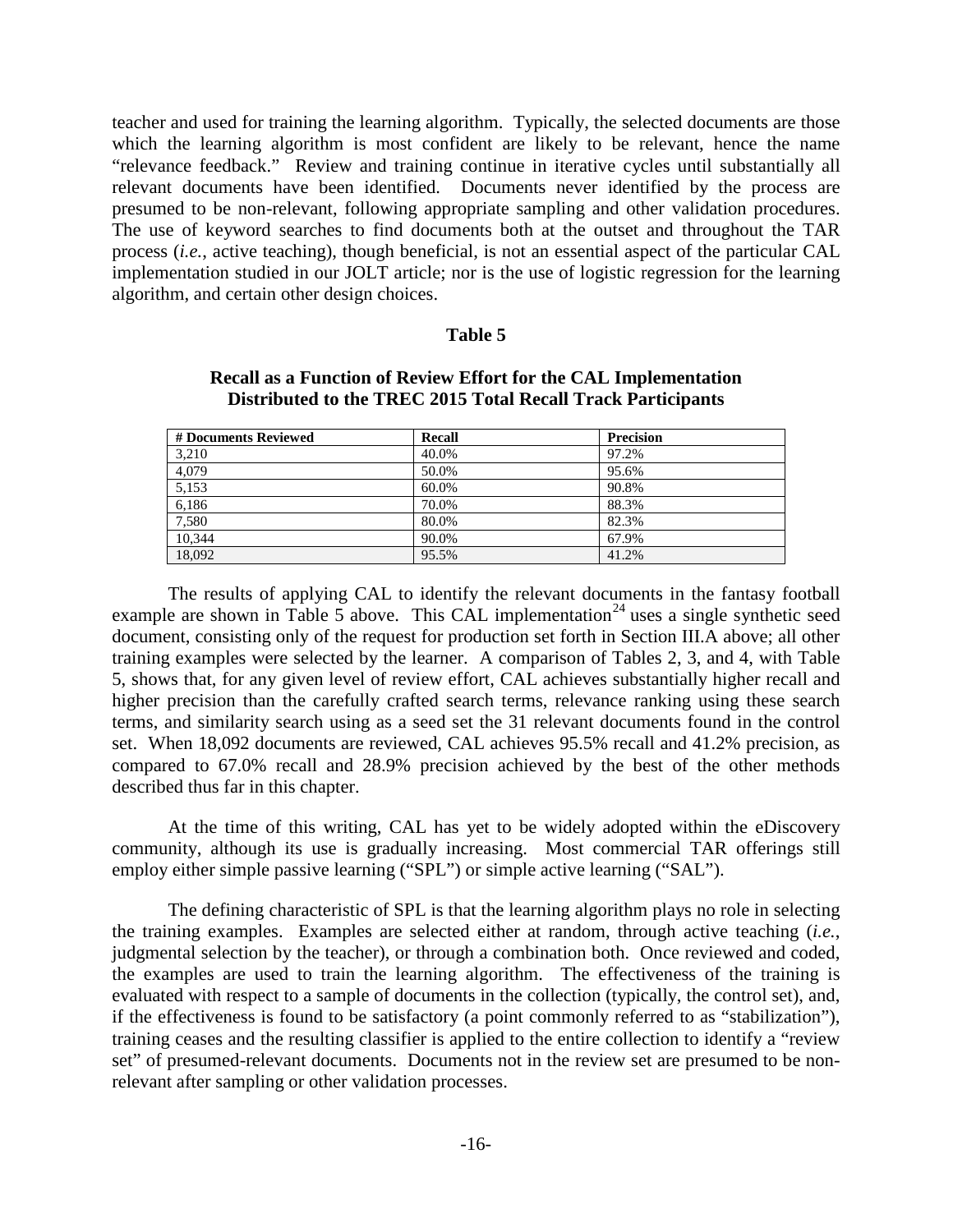Table 6 below shows the recall and precision achieved for the fantasy football example for SPL using, as a training set, the same 3,000 randomly selected documents that we previously used as a control set, and for identifying seed documents for the similarity search. The SPL review effort (shown in the third column ("Total")) has two components: first, review of the training set (shown in the first column ("Training"), and then, the review set (shown in the second column ("Top-Ranked")). For a total review effort of 18,092 documents, SPL achieves 73.2% recall and 37.8% precision, substantially better than the other search methods, but worse than CAL.

SPL achieves high recall with less review effort than a carefully crafted keyword search, keyword-based relevance ranking, and similarity search, but requires considerably greater effort than CAL to achieve the same recall. Notably, very few responsive documents are found during the initial effort to review the 3,000 training documents. This initially unproductive training effort may serve as a disincentive to the use of SPL.

#### **Table 6**

| # Documents Reviewed |            |        | Recall | <b>Precision</b> |
|----------------------|------------|--------|--------|------------------|
| Training             | Top-Ranked | Total  |        | Top-Ranked Only  |
| 3.000                | 210        | 3.210  | 2.6%   | 100%             |
| 3,000                | 1.079      | 4.079  | 13.7%  | 98.8%            |
| 3,000                | 2.153      | 5.153  | 26.3%  | 95.1%            |
| 3,000                | 3,186      | 6.186  | 35.6%  | 87.1%            |
| 3,000                | 4.580      | 7,580  | 44.8%  | 76.3%            |
| 3,000                | 7.344      | 10.344 | 57.4%  | 69.0%            |
| 3,000                | 15.092     | 18.092 | 73.2%  | 37.8%            |
| 3,000                | 33.444     | 36,444 | 84.6%  | 19.7%            |
| 3.000                | 39.288     | 42.288 | 86.3%  | 17.1%            |

### **Review Effort, Precision, and Recall for SPL Using 3,000 Randomly Selected Training Documents**

SAL falls somewhere between CAL and SPL. Like CAL, SAL employs an active learning strategy in which, after using some examples supplied either by the teacher or through random selection, the learner then selects the remaining training examples. However, the SAL learner typically employs an "uncertainty sampling" approach, selecting documents about which it is least certain, and from which it can therefore learn the most. Like SPL, SAL employs separate training and review phases, where the classifier is fixed at the end of the training phase. The net effect is that SAL shares with SPL a generally unproductive training phase (in the sense that a low proportion of relevant documents are initially identified) and the need to determine when the classifier is "good enough" (*i.e.*, the stabilization point). When this determination is accurately made, SAL can achieve similar recall and precision to CAL.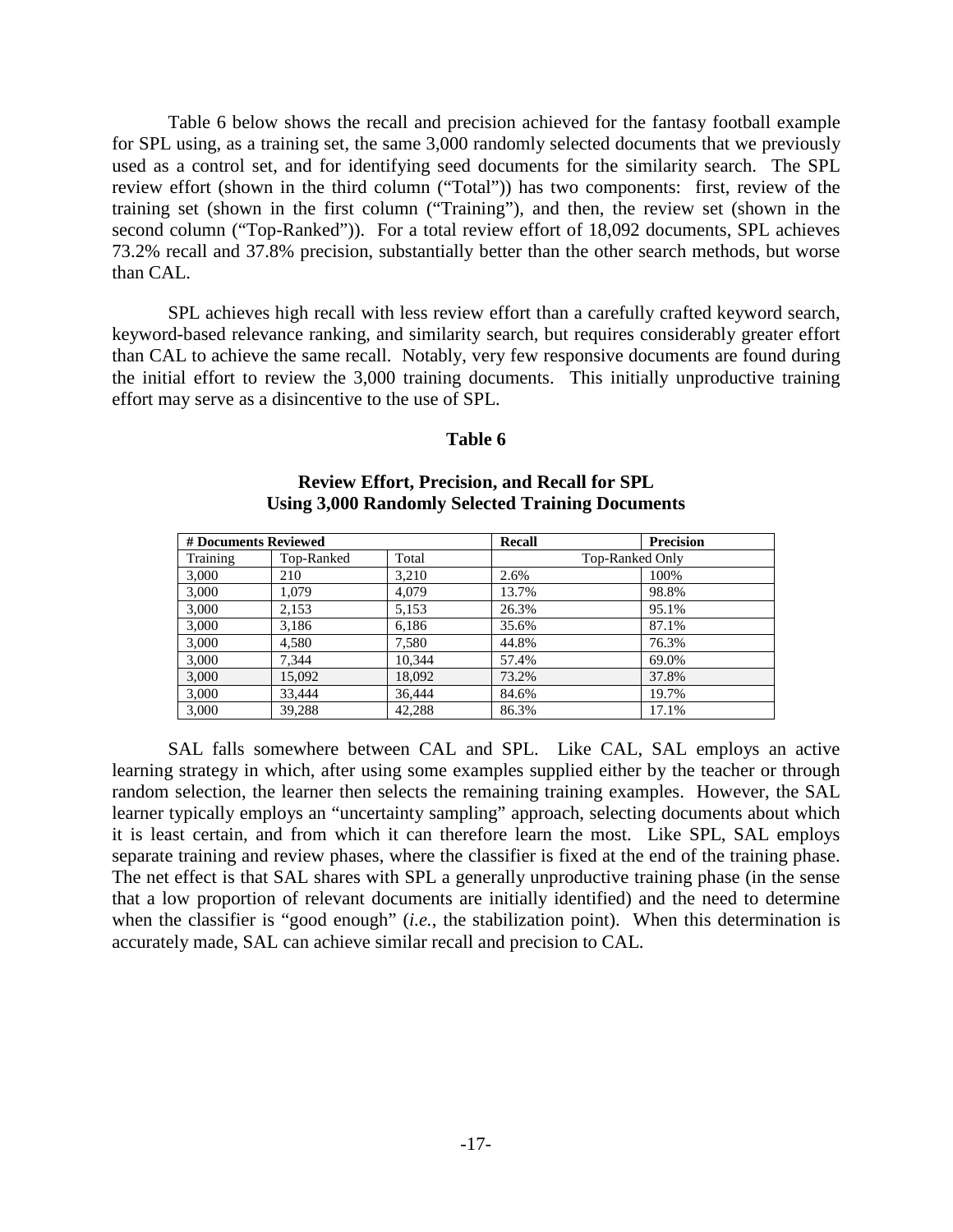### **Table 7**

### **Comparing CAL, SAL, and SPL Protocols for TAR**

| <b>CAL Protocol</b>                          | <b>SAL Protocol</b>                                                            | <b>SPL Protocol</b>                           |
|----------------------------------------------|--------------------------------------------------------------------------------|-----------------------------------------------|
| <b>STEP 1:</b> Choose a seed set using       | STEP 1: Create a random control set.                                           | <b>STEP 1:</b> Choose a seed set using        |
| judgmental sampling (e.g., attorney          |                                                                                | random sampling, judgmental sampling          |
| search, known relevant documents,            | <b>STEP 2:</b> Review and code the                                             | (e.g., attorney search, known relevant        |
| synthetic documents, etc.).                  | documents in the control set                                                   | documents, synthetic documents, etc.),        |
|                                              |                                                                                | or a combination of both.                     |
| <b>STEP 2:</b> Review and code the           | <b>STEP 3:</b> Choose a seed set using                                         |                                               |
| documents in the seed set.                   | random sampling, judgmental sampling                                           | <b>STEP 2:</b> Review and code the            |
|                                              | (e.g., attorney search, known relevant                                         | documents in the seed set.                    |
| STEP 3: Use the machine-learning             | documents, synthetic documents, etc.),                                         |                                               |
| algorithm to suggest the next most-likely    | or a combination of both.                                                      | <b>STEP 3:</b> Evaluate the effectiveness of  |
| responsive documents for review (i.e.,       |                                                                                | training thus far.                            |
| relevance feedback).                         | <b>STEP 4:</b> Review and code the                                             |                                               |
|                                              | documents in the seed set.                                                     | <b>STEP 4:</b> If the result is insufficient, |
| <b>STEP 4:</b> Review and code the newly     |                                                                                | repeat the steps above with an                |
| suggested documents and add them to          | <b>STEP 5:</b> Use the machine-learning                                        | augmented training set.                       |
| the training set.                            | algorithm to suggest those documents                                           |                                               |
|                                              | from which the algorithm will learn the                                        | <b>STEP 5:</b> When training is deemed to be  |
| <b>STEP 5:</b> Repeat steps 3 and 4 above    | most (i.e., uncertainty sampling).                                             | sufficient, run the machine-learning          |
| until substantially all relevant documents   |                                                                                | algorithm to categorize or rank all           |
| have been reviewed $(i.e., precision drops)$ | <b>STEP 6:</b> Review and code the newly                                       | documents in the collection.                  |
| off precipitously).                          | suggested documents and add them to                                            |                                               |
|                                              | the training set.                                                              | <b>STEP 6:</b> Review the documents           |
| <b>STEP 6:</b> Validate the TAR process.     |                                                                                | categorized as "relevant," or ranked          |
|                                              | <b>STEP 7:</b> Repeat steps 5 and 6 above                                      | above some "cut-off" score.                   |
|                                              | until training is deemed to be sufficient                                      |                                               |
|                                              | and "stabilization" occurs.                                                    | <b>STEP 7:</b> Validate the TAR process.      |
|                                              |                                                                                |                                               |
|                                              | <b>STEP 8:</b> Run the machine-learning<br>algorithm to categorize or rank all |                                               |
|                                              | documents in the collection.                                                   |                                               |
|                                              |                                                                                |                                               |
|                                              | <b>STEP 9:</b> Review the documents                                            |                                               |
|                                              | categorized as "relevant," or ranked                                           |                                               |
|                                              | above some "cut-off" score.                                                    |                                               |
|                                              |                                                                                |                                               |
|                                              | <b>STEP 10:</b> Validate the TAR process.                                      |                                               |
|                                              |                                                                                |                                               |

# **PART VII**

# **OTHER ASPECTS OF THE ELECTRONIC DISCOVERY PROCESS THAT MAY IMPACT TAR**

Any implementation of TAR will necessarily occasion certain choices regarding the identification, collection, and culling of the documents subject to search and review, staffing and other workflow decisions related to the specific tool and protocol to be applied, and the selection and implementation of quality-control and validation processes. While these activities are ancillary to TAR *per se*, they are important aspects of the review process, and can exert a significant impact on the quality and success of a TAR effort. Many of these important issues are addressed in the remaining chapters of this book.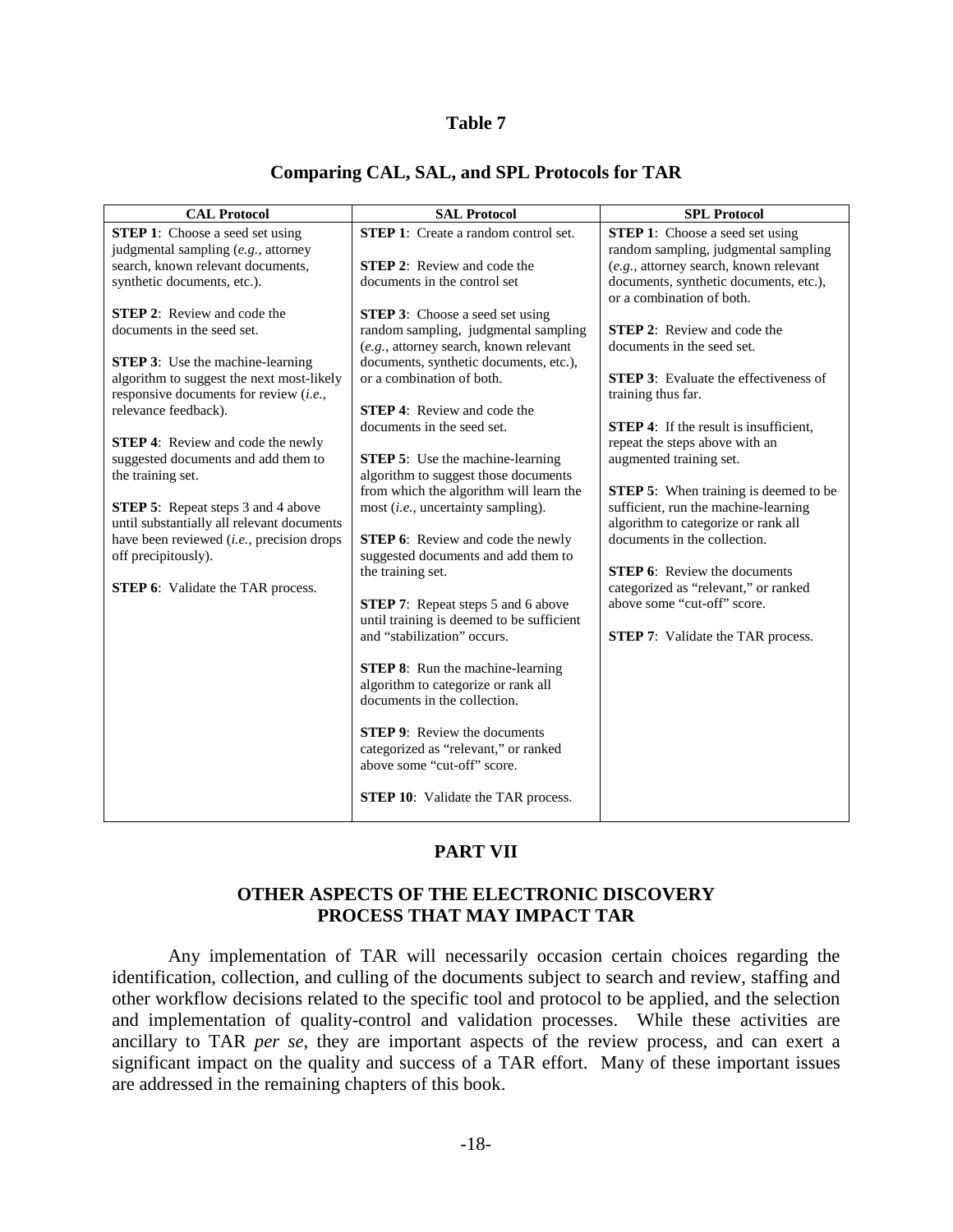# **ENDNOTES**

<sup>1</sup> Maura R. Grossman & Gordon V. Cormack, *Technology-Assisted Review in E-Discovery Can Be More Effective and More Efficient Than Exhaustive Manual Review*, XVII RICH. J.L. & TECH. 11 (2011), [http://jolt.richmond.edu/v17i3/article11.pdf.](http://jolt.richmond.edu/v17i3/article11.pdf)

<sup>2</sup> Maura R. Grossman & Gordon V. Cormack, *The Grossman-Cormack Glossary of Technology-Assisted Review*, with Foreword by John M. Facciola, U.S. Magistrate Judge, 7 FED. COURTS. L. REV. 1, 32 (2013), [http://www.fclr.org/articles/html/2010/grossman.pdf.](http://www.fclr.org/articles/html/2010/grossman.pdf)

<sup>3</sup> Bruce Hedin, Stephen Tomlinson, Jason R. Baron & Douglas W. Oard, *Overview of the TREC 2009 Legal Track*, in NIST SPECIAL PUBLICATIONS: SP 500-278, THE EIGHTEENTH TEXT RETRIEVAL CONFERENCE (TREC 2009) PROCEEDINGS,

[http://trec.nist.gov/pubs/trec18/papers/LEGAL09.OVERVIEW.pdf,](http://trec.nist.gov/pubs/trec18/papers/LEGAL09.OVERVIEW.pdf) at 6; Gordon V. Cormack, Maura R. Grossman, Bruce Hedin & Douglas W. Oard, *Overview of the TREC 2010 Legal Track*, in NIST SPECIAL PUBLICATION: SP 500-294, THE NINETEENTH TEXT RETRIEVAL CONFERENCE (TREC 2009) PROCEEDINGS,

[http://trec.nist.gov/pubs/trec19/papers/LEGAL10.OVERVIEW.pdf,](http://trec.nist.gov/pubs/trec19/papers/LEGAL10.OVERVIEW.pdf) at 2; Adam Roegiest, Gordon V. Cormack, Maura R. Grossman & Charles L. A. Clarke, TREC 2015 Total Recall Track, [http://trec-total-recall.org.](http://trec-total-recall.org/) The Text REtrieval Conference ("TREC") is an annual workshop sponsored by the National Institute of Standards and Technology ("NIST"), the purpose of which is to support research in the information retrieval community by providing the infrastructure necessary for large-scale evaluation of text-retrieval methodologies. The Total Recall Track is part of TREC 2015, *see* [http://trec.nist.gov.](http://trec.nist.gov/)

<sup>4</sup> Roegiest et al., *supra* n.3.

<sup>5</sup> Blogger Ralph Losey has compared this approach to the child's game of "Go Fish." Ralph C. Losey, *Child's Game of "Go Fish" is a Poor Model for e-Discovery Search*, E-DISCOVERY TEAM BLOG (Oct. 4, 2009, 4:09 PM), [http://e-discoveryteam.com/2009/10/04/childs-game-of-go-fish](http://e-discoveryteam.com/2009/10/04/childs-game-of-go-fish-is-a-poor-model-for-e-discovery-search/)[is-a-poor-model-for-e-discovery-search/.](http://e-discoveryteam.com/2009/10/04/childs-game-of-go-fish-is-a-poor-model-for-e-discovery-search/)

<sup>6</sup> David C. Blair & M.E. Maron, *An Evaluation of Retrieval Effectiveness for a Full-Text Document-Retrieval System*, 28 COMMC'NS ACM 289 (1985).

<sup>7</sup> Grossman & Cormack, *supra* n.2, at 26 ("Prevalence: The fraction of Documents in a Population that are Relevant to an Information Need. Also referred to as Richness or Yield.").

<sup>8</sup> The validity of the repeated use of control sets for the purposes of statistical estimation is beyond the scope of this chapter, but is addressed in William Webber, Mossaab Bagdouri, David D. Lewis & Douglas W. Oard, *Sequential testing in classifier evaluation yields biased estimates of effectiveness*, in PROCEEDINGS OF THE 36TH INTERNATIONAL ACM SIGIR CONFERENCE ON RESEARCH AND DEVELOPMENT IN INFORMATION RETRIEVAL (SIGIR '13) 933-36 (2013), [http://dl.acm.org/citation.cfm?id=2484159.](http://dl.acm.org/citation.cfm?id=2484159)

<sup>9</sup> We applied the "TWFS" method described in Section 4.2, at p. 4, of D. Sculley & Gordon V. Cormack, *Going Mini: Extreme Lightweight Spam Filters*, in PROCEEDINGS OF THE SIXTH CONFERENCE ON EMAIL AND ANTI-SPAM (CEAS '09) (2009), [http://ceas.cc/2009/papers/ceas2009-paper-47.pdf.](http://ceas.cc/2009/papers/ceas2009-paper-47.pdf)